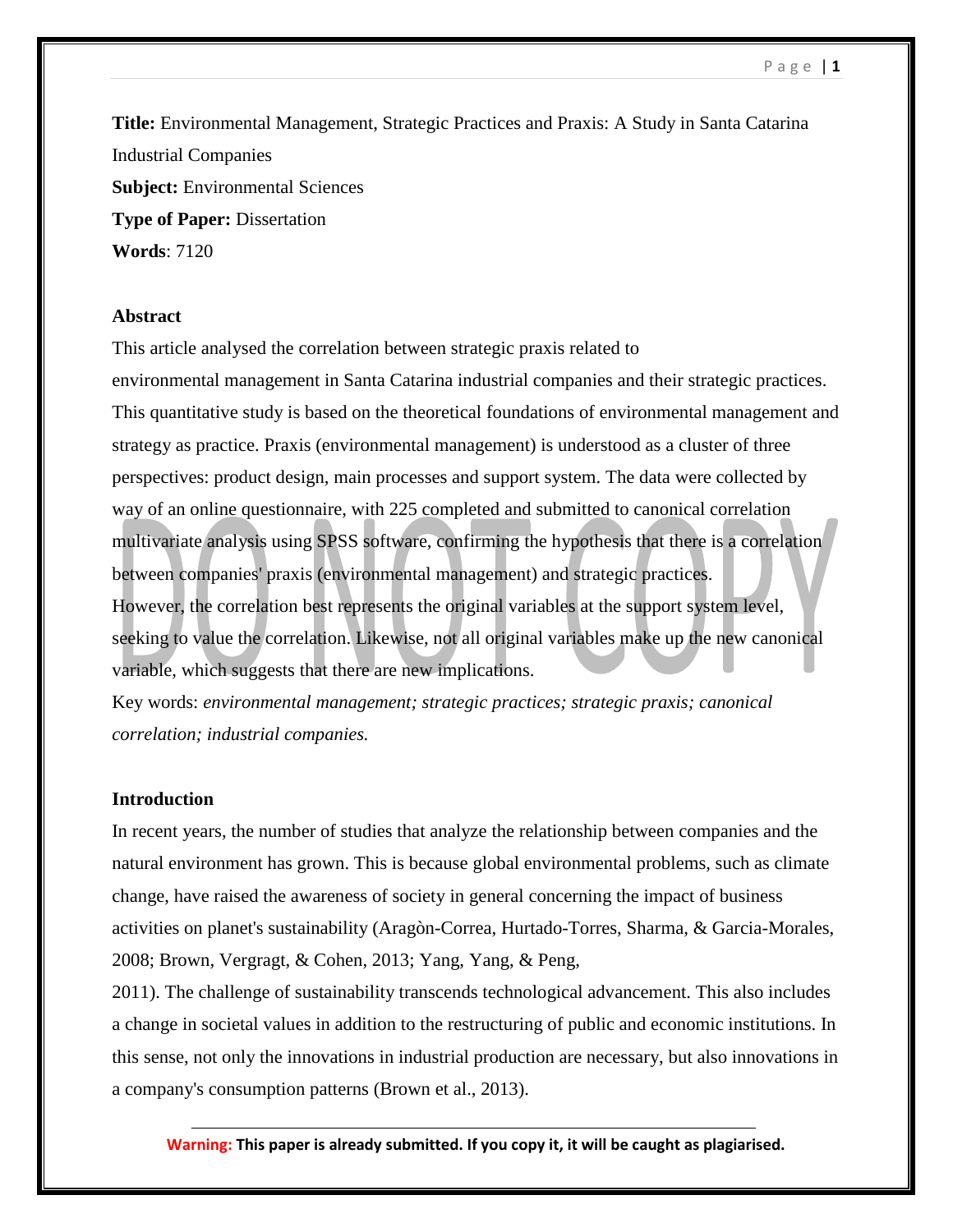According to Newton and Harte (1997), many researchers are concerned over the difficulty of making real improvements to the environment, since the social paradigms and normative structures that guide decision making in this field have remained. There is also a group of scholars who have found that the natural environment has been used by managers more for strategic purposes than for ethical or normative reasons (Aragón-Correa, Matias-Reche, & Senise-Barrio, 2004; Banerjee, 2001; Cordano & Frieze, 2000; Sharma, 2000). Actually, companies' environmental management can be seen as the result of strategic practices regarding the natural environment, often based on managers' perceptions regarding the importance given to the environment and the many external restrictions that are imposed (Coyle, Thomchick, & Ruamssok, 2015; Reis & Queiroz, 2002). Considered a managerial function, environmental management is responsible for the implementation of strategic environmental policies that are implemented by businesses. However, these policies and practices are not always transformed into praxis, leading back to the old problem of the separation of thought and action.

Although organizations have voiced their concern over the construction and maintenance of cleaner and more ecologically sustainable systems (strategic practices), concerns remain over the effectiveness of the environmental management systems put in place by companies (strategic praxis). After all, does praxis related to

environmental management systems in companies correspond to their strategic practices? To ponder this question, this study is based on the perspective of strategy as practice, considering strategy as a social practice (Whittington, 1996). Here, practices are related to "cognitive, behavioral, procedural, discursive, motivational and physical resources that are combined, coordinated and adapted to construct practice" (Seidl & Vaara, 2010, p. 11).

Nevertheless, the discourse of strategy in this case does not refer only to the idiosyncratic product of a certain corporate culture, but as part of a considerable social change with effects that reach far beyond the organization. Strategy in this case is viewed as a social phenomenon that alters managers' self-understanding in general.

This study is justified by the gaps in studies on environmental management in business through the perspective of strategy as practice and the lack of studies on the theme in companies in emerging countries. In general, the dominant theory is generated in the context of developed countries, suggesting that studies should be conducted to confirm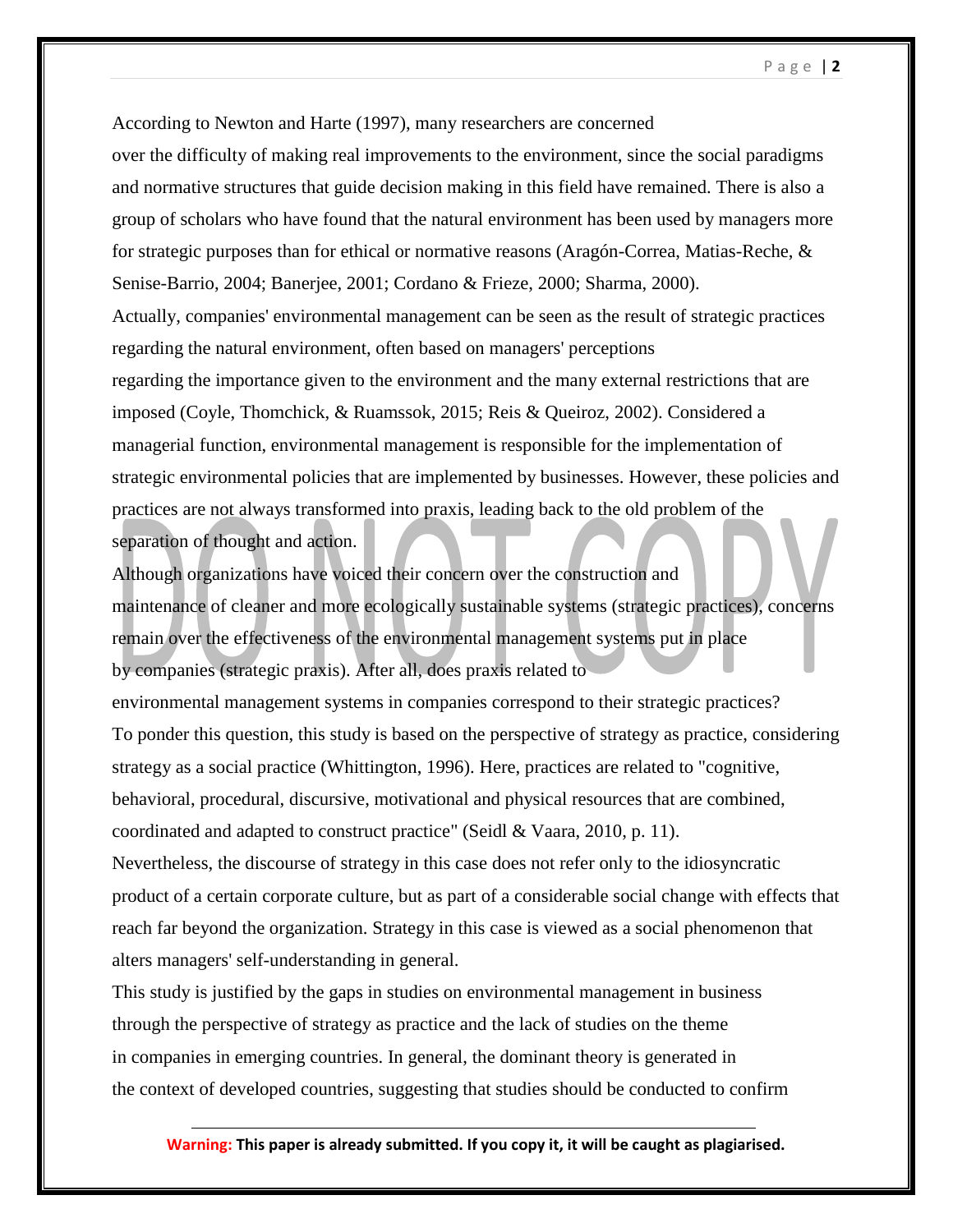whether the mainstream is applicable tithe context of emerging countries, given the considerable differences between countries (Kang, 2011).

Regarding this issue in particular, numerous studies have documented the weak institutional pressure of many developing countries in terms of environmental regulations and norms. They have reported the difficulties that companies in some countries face to access technology and the skills necessary for environmental proactively. This has resulted in certain locations coming to be seen as pollution paradises (Christmann & Taylor, 2001). In Brazil's case, the adoption of sustainable practices is still low despite the existence of laws, because there is inadequate supervision to ensure that organizations are respecting the environment (Bonilla, Almeida, Giannetti, & Huisingh, 2010).

On the other hand, as suggested by Peng, Wang and Jiang (2008), institutional forces play a central role in the formation of business strategies in emerging countries due to the strong legacy of government or political involvement in business affairs (Kang, 2011). Considering that strategic practices do not always correspond to praxis, this study aims to empirically analyze the correlation between strategic practices and praxis in relation to Santa Catarina businesses' environmental management systems. Therefore, the proposed hypothesis is that there is correlation between strategic practices and praxis in relation to the environmental management systems of Santa Catarina industrial companies.

### **Environment, Companies and Environmental Management**

In recent years, society has become increasingly aware of the importance of protecting the environment and the planet's natural ecology (Bonilla et al., 2010; Kanji, 2008; Pedroso, Cella-de-Oliveira, Dutra, & Morozini, 2012; Surjono, 2011). This has resulted in tougher environmental standards for the business community. A number of mechanisms such as the ISO 14000 environmental management certification have institutionalised international standards and put pressure on industry to improve environmental practices (Yang et al., 2011). Recognition of these environmental demands has led to changes in the lifecycle and in production costs (to eliminate the residuals and adopt adequate control processes). Alfred and Adam (2009) realised that environmental management is positively associated with companies' operating performance, as it increases the relative productivity of inputs, reduces production costs and maximizes the use of organizational resources. Growing regulatory pressure and client's environmental requirements have also forced industry to reduce or even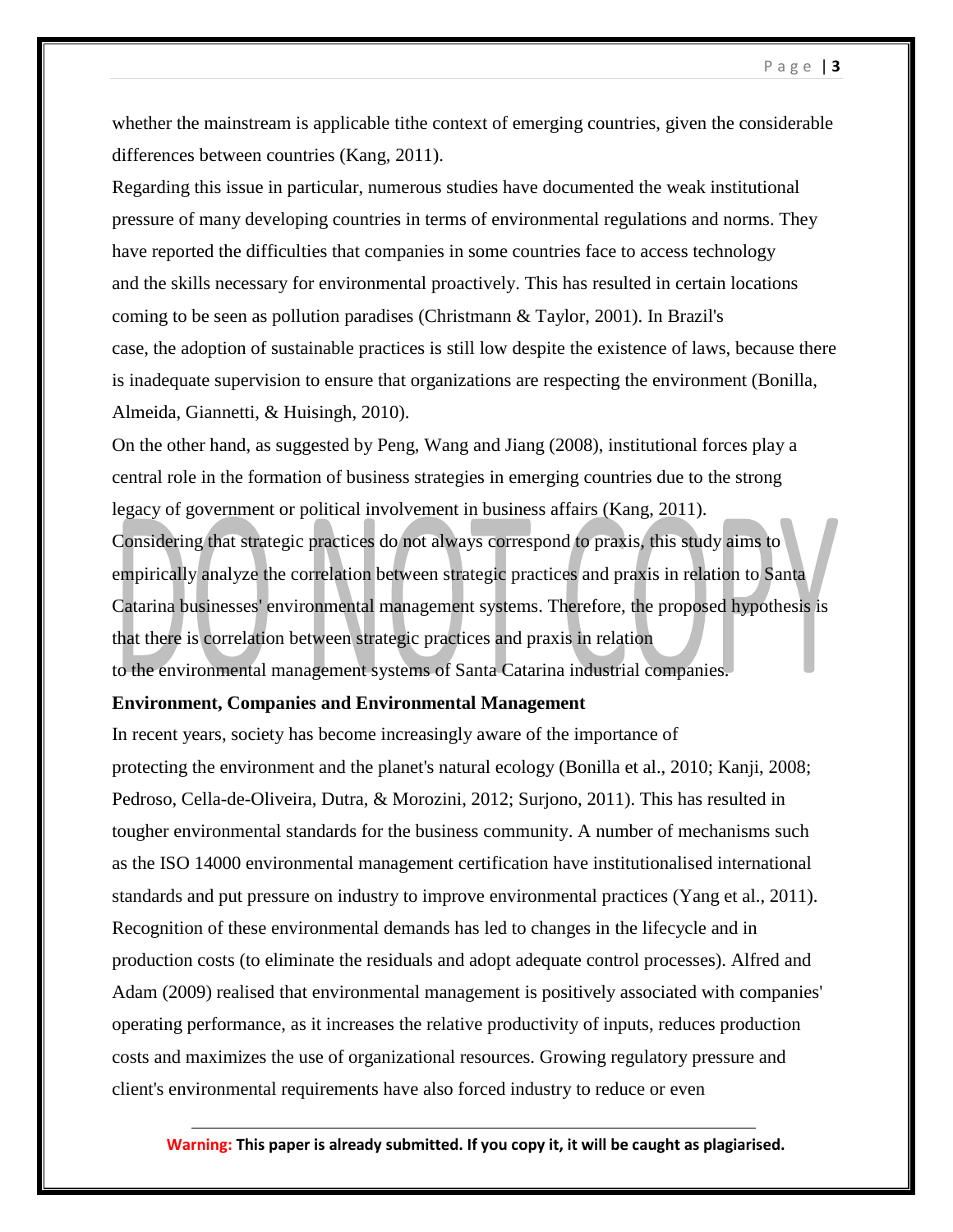P a g e | **4**

eliminate the adverse environmental impacts of products and processes. Therefore, environmental management, which includes all efforts to minimize the environmental impacts of a company's processes and products throughout their lifecycle (Klassen & Mclaughlin, 1996), has become an extremely important function in almost every type of industry. "There is also a growing conviction that environmental sustainability challenges require actions that directly impact business strategies and supply chain practices" (Coyle et al., 2015, p. 365). In this sense, sustainable practices can generate new opportunities and, consequently, transform organizations (Perez-Valls, Cespedes-Lorente, & Moreno-Garcia, 2015).

Pollution is the main challenge for environmental management (Yang et al., 2011) and can be considered a form of residual (Porter & Van Der Linde, 1995), as it consumes resources and increases costs with no compensation at all (Handfield, Walton, Sroufe, & Melnyk, 2002). As a result, organizations have made efforts to develop products and services that reduce pollution, require less packaging and less energy consumption (Humphreys, Wong, & Chan, 2003). With this need in mind, the environmental issue has become part of strategic planning in many companies (Donnelly, Beckett-Furnell, Traeger, Okrasinski, & Holman, 2006; Maas, Schulster, & Hartmann, 2014), which seek alternatives to minimize the adverse environmental impacts of their activities during their products lifecycles (Alfred & Adam, 2009; Sroufe, Montabon, Narasimhan, & Wang, 2002).

As the production of green products is manufacturers' responsibility, companies have been concerned with reducing the use of energy and resources, eliminating toxicity from their raw materials and looking at ways of recycling and reusing products at the end of their lifecycles (Gerner, Kobeissi, David, Binder, & Descotes-Genon, 2005).

A number of countries require manufacturers to accept the return of their products after they have been used by consumers. This encourages industry to design products that can easily be recycled or reused. In this way, a green global strategy combines the functions of design, purchase, production, management of suppliers, logistics (including reverse logistics) and information management (Shih, 2003). Therefore, to improve

environmental management, companies need to pay attention to the whole production process, including design, raw materials, manufacture, and use and recycling.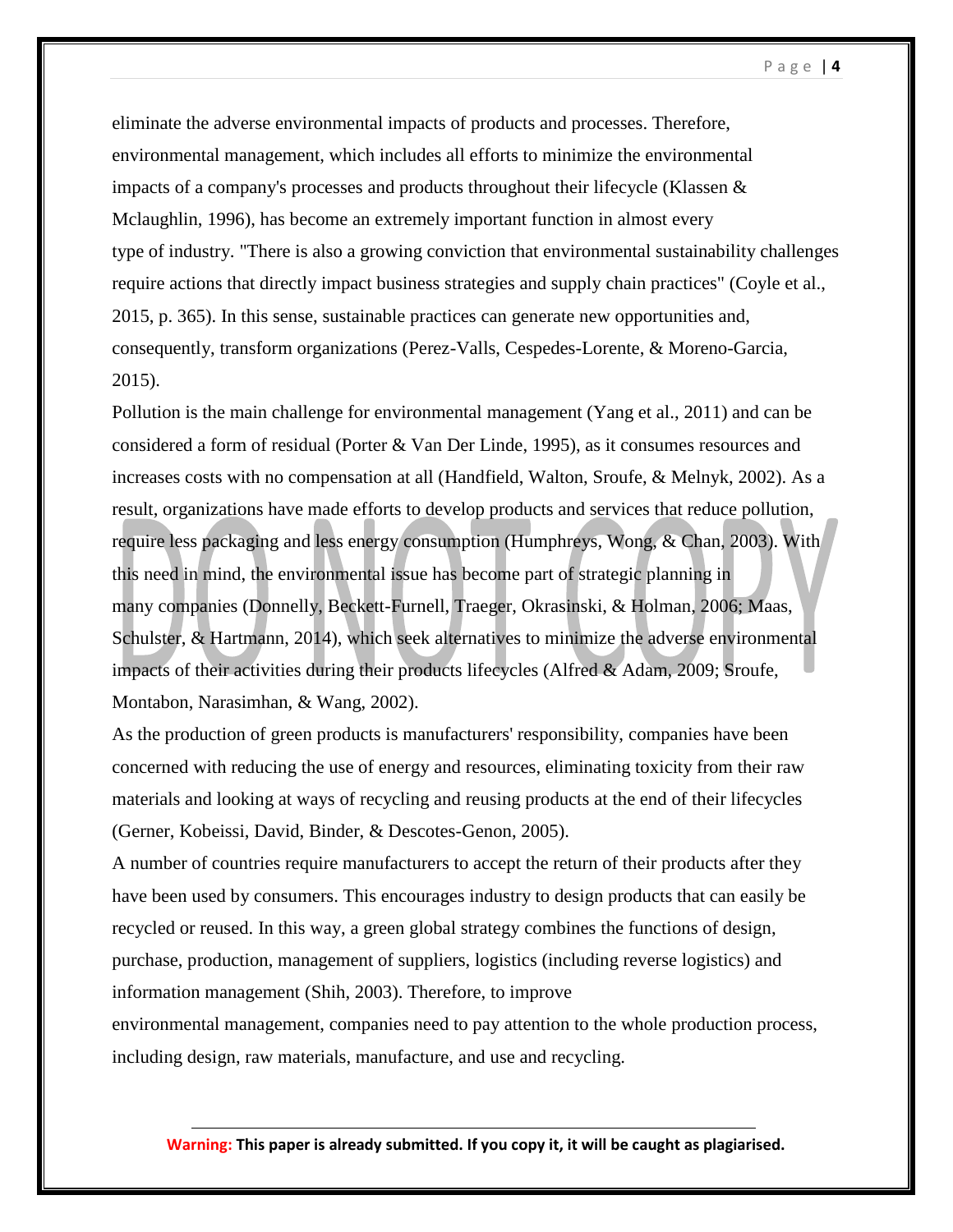P a g e | **5**

Performance is measured in terms of positive or negative effects on the natural environment. Manufacturer's operations and products (James, 1994) cause these effects. Nevertheless, despite recognizing the growing importance of environmental management in manufacturing processes throughout the lifecycle of a product, there is a problem concerning how to make decisions about main activities to achieve adequate environmental management in companies. Selecting the right tool to implement environmental management is very important in terms of costs and compliance with stakeholders' regulatory requirements (Montabon, Sroufe, & Narasimhan, 2007). Humphreys, Wong and Chan (2003) suggested that attention should be paid to five aspects of environmental management: (a) management decisions, (b) green image, (c) environmental design, (d) environmental management system, and (e) environmental competences.

According to Yang, Yang and Peng (2011), the many aspects of environmental management can be implemented through performance criteria and their respective related operations. According to these authors, based on the provisions of international environmental management system ISO 14031, Kolk and Mauser (2002) used three elements to measure environmental management: (a) environmental management indicators, (b) environmental condition indicators; and (c) environmental performance indicators. The latter was subdivided into several operational indicators, such as acquisition, production process, and use and disposal of products. Through these evaluation criteria, the critical practices required for environmental management can be selected and adopted.

Porter's value chain was used in the development of the model by Yang et al. (2011), who proposed the systematic environmental management adopted in this work, consisting of three major perspectives: (a) conception of the product, (b) the main processes, and (c) the support functions. The relative praxis of environmental management has to do with the processes and support functions, borrowed from Porter's model (1985) and based on Porter and Van der Linde (1995) hypothesis that being green is being competitive. In addition to these two perspectives, the model proposed by the authors also includes product design, since the potential for recycling and reduced residuals is essentially determined during the conception phase. Product conception includes the design of green products, their components and processes. During the design development stage, the designers need to consider the green provisions and requirements and ensure that the materials, components and manufacturing process comply with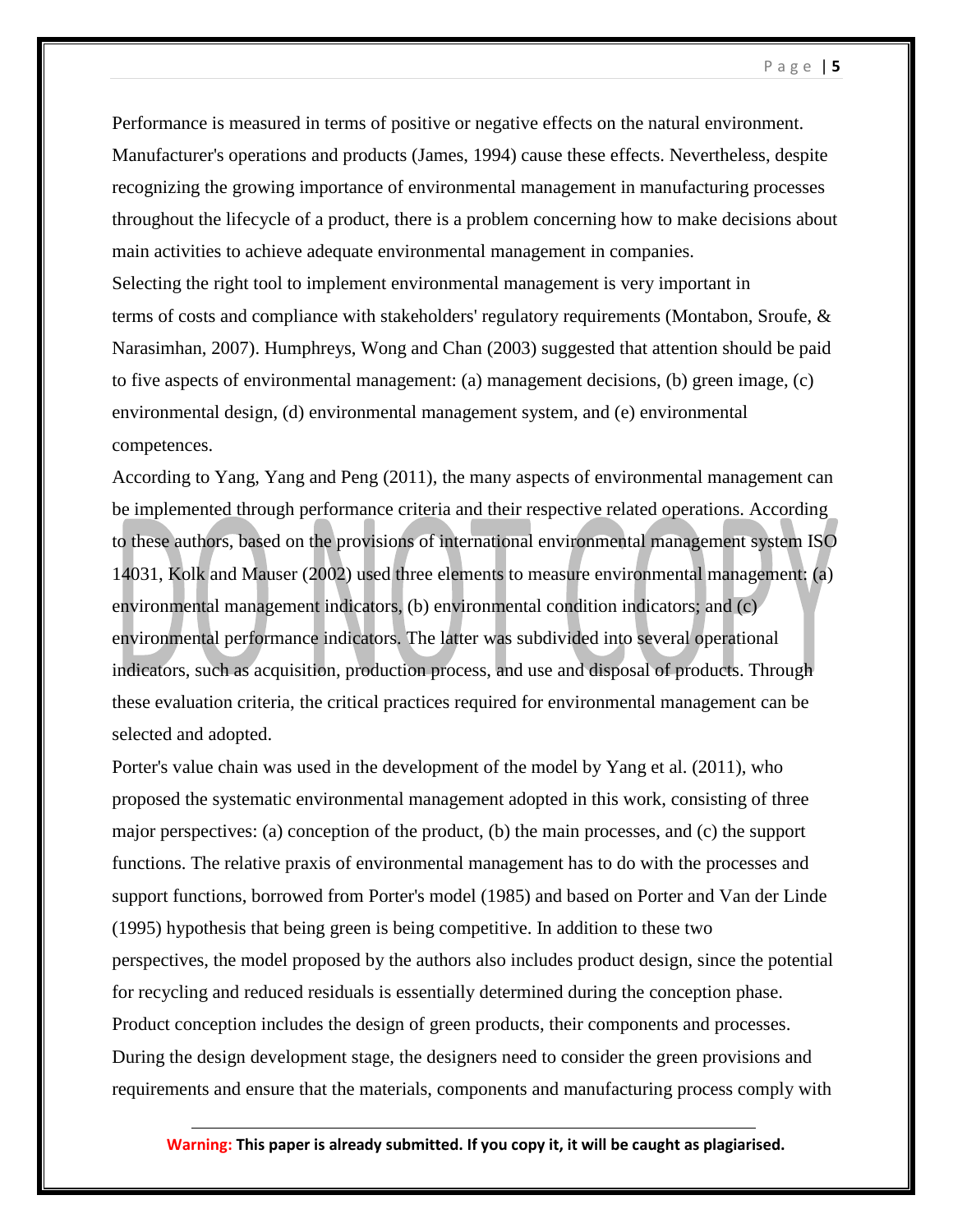them. Likewise, packaging has to be developed that can be recycled and reused, and also reduced and returned as much as possible. The applications of reverse logistics systems should also be enabled. The main processes include quality control of raw materials, monitoring and isolation, reduced use of resources and energy, including reduced emission, quality control and the management of green materials and harmful substances during storage. The support systems include environmental management mechanisms, including placing someone in charge of this area of the company and the maintenance and calibration of machinery, education and training of employees concerning environmental issues, compliance with legislation and legal environmental requirements and the green image.

Hart (1995), using a Natural-Resource-Based View, argues that there are three strategic courses that can be developed by companies: pollution prevention, product stewardship and sustainable development. Each of these has different driving forces and is based on diverse key resources. Pollution prevention seeks to prevent the production of residuals and emissions rather than clean them up after production. This results in lower costs. For example, removing pollutants before the production process can increase efficiency through (a) fewer necessary inputs, (b) simplified processes, and (c) lower costs and fulfilled responsibility. Product stewardship broadens the scope of pollution prevention to include the entire value chain or the lifespan of a company's products. With the involvement of interested parties, the voice of the environment can be effectively integrated with the product development project (Hart  $\&$ Dowell, 2011). Finally, sustainable development is different from pollution prevention and product stewardship in two notable ways. First of all, a sustainable development strategy seeks not only to curtail environmental damage but also to produce a way of truly avoiding such damage indefinitely in the future. Secondly, sustainable development, as its name suggests, is not restricted to just environmental concerns, but also to social and economic issues. As economic activity in developed countries is closely linked to issues of poverty and degradation, a strategy with sustainable development has to recognize this link and act to reduce the environmental impact and increase economic benefits for less developed markets affected by the company's activities (Hart & Dowell, 2011).

As seen in the considerations voiced so far, environmental management can be considered a set of directives for management activities with a view to obtaining positive results in relation to the environment, reducing or eliminating the environmental damage caused by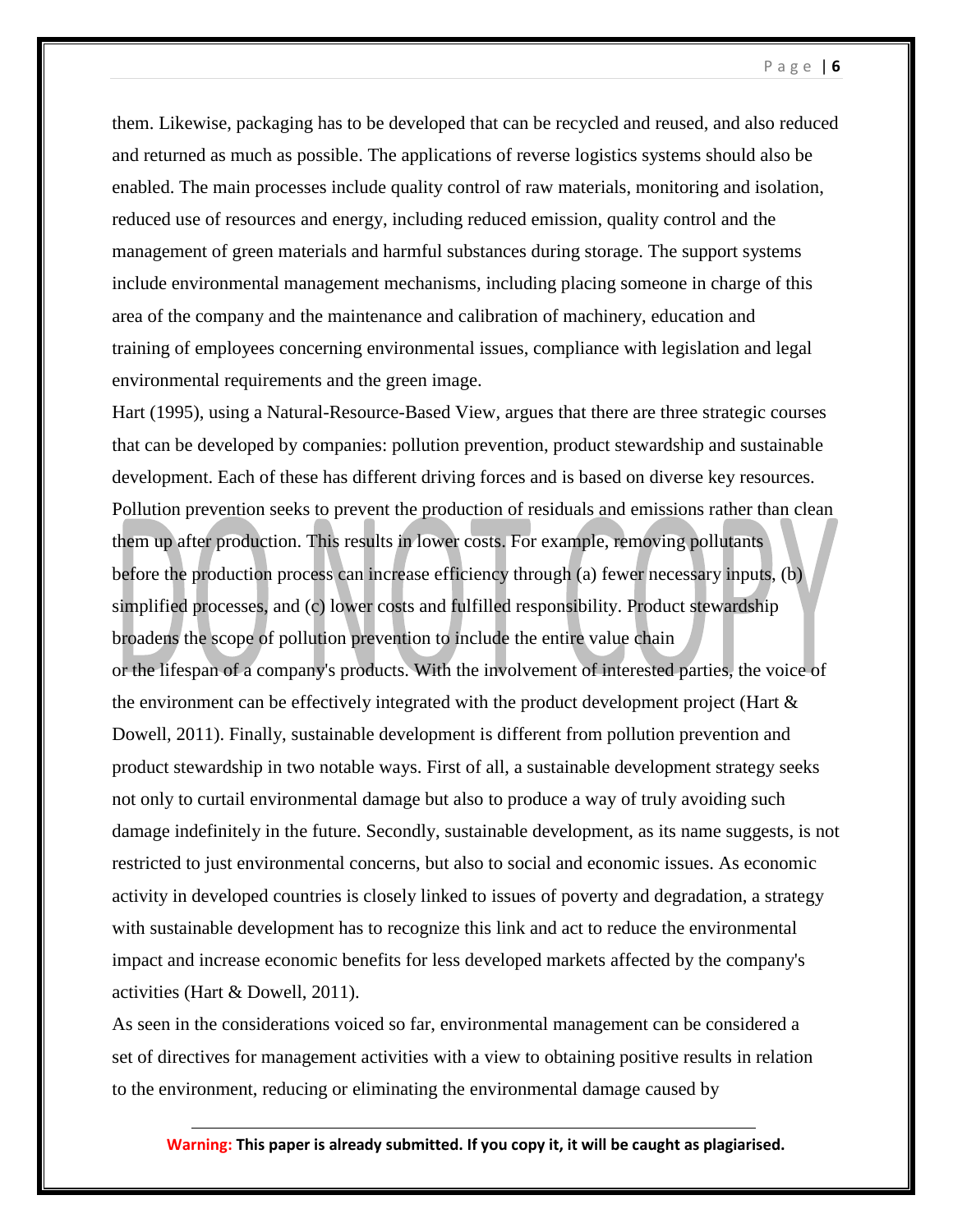a company (Barbieri, 2006). Uehara, Otero, Martins, Philippi and Mantovani (2010) highlight the plural role of environmental management as an instrument for regulating the relationship between society and nature, influencing business practices and reflecting on a company's mission and values.

In general, considerations on the environmental aspects of business strategy have formed a new business paradigm, unveiling benefits that had not been perceived by the business world, such as improving organizations' images, opening up new markets, improving production processes, realizing savings on raw materials, increasing income and reducing waste. Environmental aspects also benefit products, both in terms of improved quality and lower packaging costs (Hrdlicka, 2009).

The next topic explores strategic practices and praxis to understand the formal and informal actions of doing strategy concerning environmental management and analyzes the praxis from the Yang et al. (2011) model.

## **Strategic Practices and Praxis**

The idea of practice is linked to shared behavior routines, such as traditions, norms, ways of thinking and attitudes in a broader sense (Whittington, 2006). When practices have strategic consequences for organizations, such as a competitive advantage, financial results and a better market, they are considered strategic (Johnson, Melin, & Whittington, 2003), despite their formal planning and articulation (Jarzabkowski, Balogun, & Seidl, 2007). Jarzabkowski, Balogun and Seidl (2007) cite practices according to Reckwitz, who views them as "routinised types of behavior which consist of several elements, interconnected to one another: forms of bodily activities, forms of mental activities, 'things' and their use, a background knowledge in the form of understanding, know-how, states of emotion and motivational knowledge" (p. 6). In this sense, practices can also be referred to as cognitive, behavioral, procedural, discursive, motivational and physical. When these are combined, coordinated and adapted, they end up creating a form of praxis (Walter & Augusto, 2012).

These strategic practices can be classified as rational, discursive and episodic. Rational practices are used to organize and coordinate strategy, including planning, budgeting, forecasting, control systems, performance indicators and goals. They are important because they serve as mechanisms that act as a go-between for the action of actors who are striving to achieve their strategic goals. Discursive practices include a range of factors that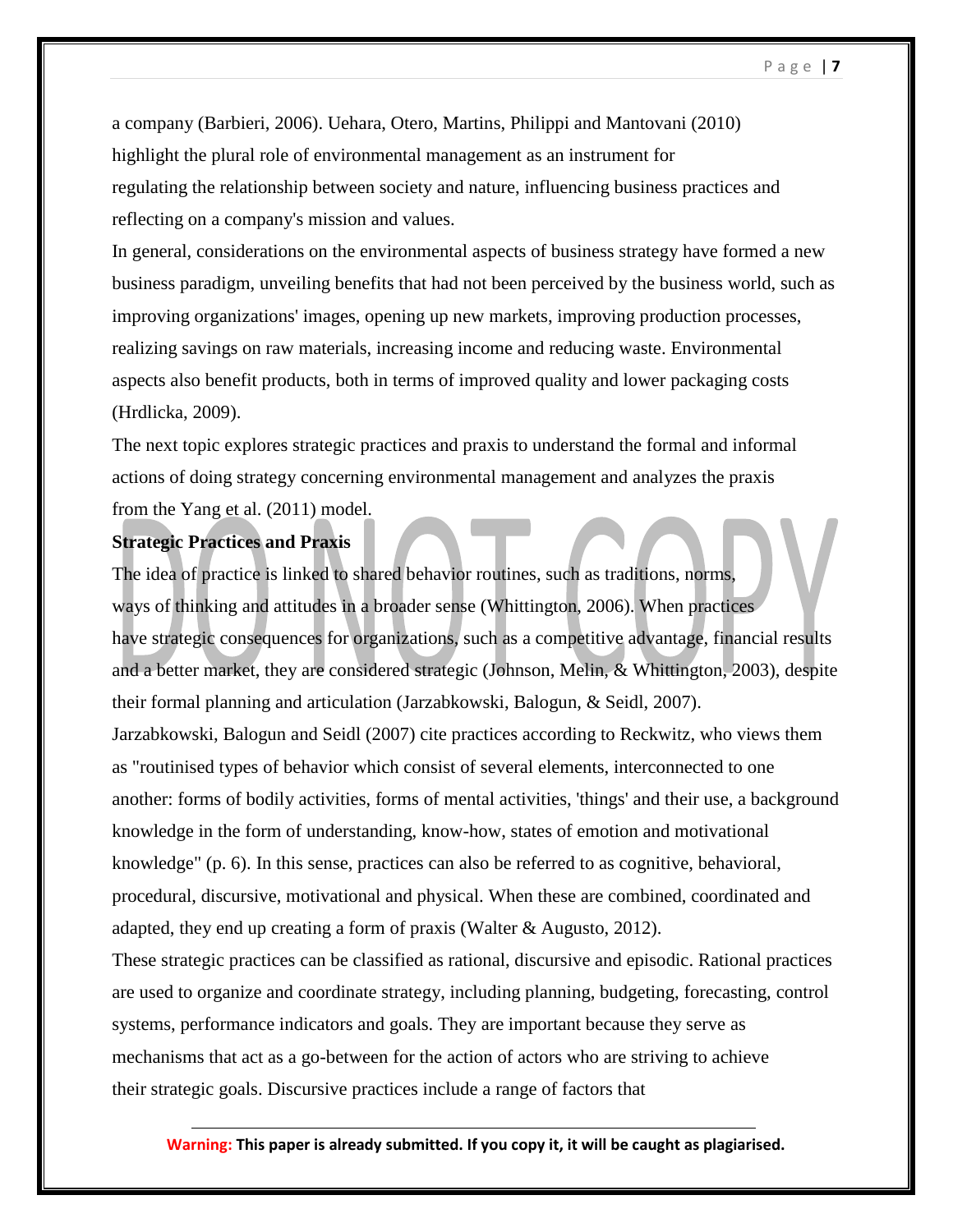incorporate the discourse of strategy and the tools and techniques that are translated into everyday language concerning discourse (Jarzabkowski, 2005). Episodic practices provide interaction between practitioners in the formation of strategy and include meetings, seminars and external contacts.

One of the factors for understanding strategic practices is the analysis of managerial policies that are implemented and supported by managers. Strategic practices are constituted through the knowledge of the actors involved in an organization's strategic process and are based on explicit knowledge used for analysis, planning and action to achieve a certain goal (Chia  $\&$ Rasche, 2010). In other words, the focus here is on policies and managerial actions and how coherent they are, and what strategists and other managers effectively do with their rational choices.

Policies, as part of strategic action, are guides for strategic practices implemented over time and spread by personal and organizational values. In this sense, the empirical considerations analysed in this study include competitors, stakeholders, initiatives connected with government policy on the environment and environmental certifications, the sum of which constitutes what can be referred to as strategic practices. According to Adams, Licht and Sagiv (2011), these practices are constituted by personal values and placed in the daily life of the organization when it is confronted by dilemmas that arise in decision making processes or in relationships with its stakeholders. A point in question is the growing awareness of consumers concerning environmental factors and how these affect their purchase decisions (Kang, 2011). Studies suggest that consumers in industrialised countries have become sharply more aware of environmental issues (Arora & Cason, 1995; Christmann, 2004; Henriques & Sadorsky, 1999; Simon, 1992). Therefore, consumer expectations in relation to the environment have become a significant pressure, and the image of companies responsible for pollution has been further tarnished by collective boycotts. In this sense, greater environmental awareness has been observed in consumer behavior (Kang, 2011), and companies have been increasingly aware of this in their strategic practices.

Another source of institutional pressure that has been a concern in the formation of business policies and translated into strategic actions is mimetic pressure, since one of the ways of achieving legitimacy stems from mimetic mechanisms. As a result of ongoing efforts to reduce negative environmental impacts and at the same time improve their competitive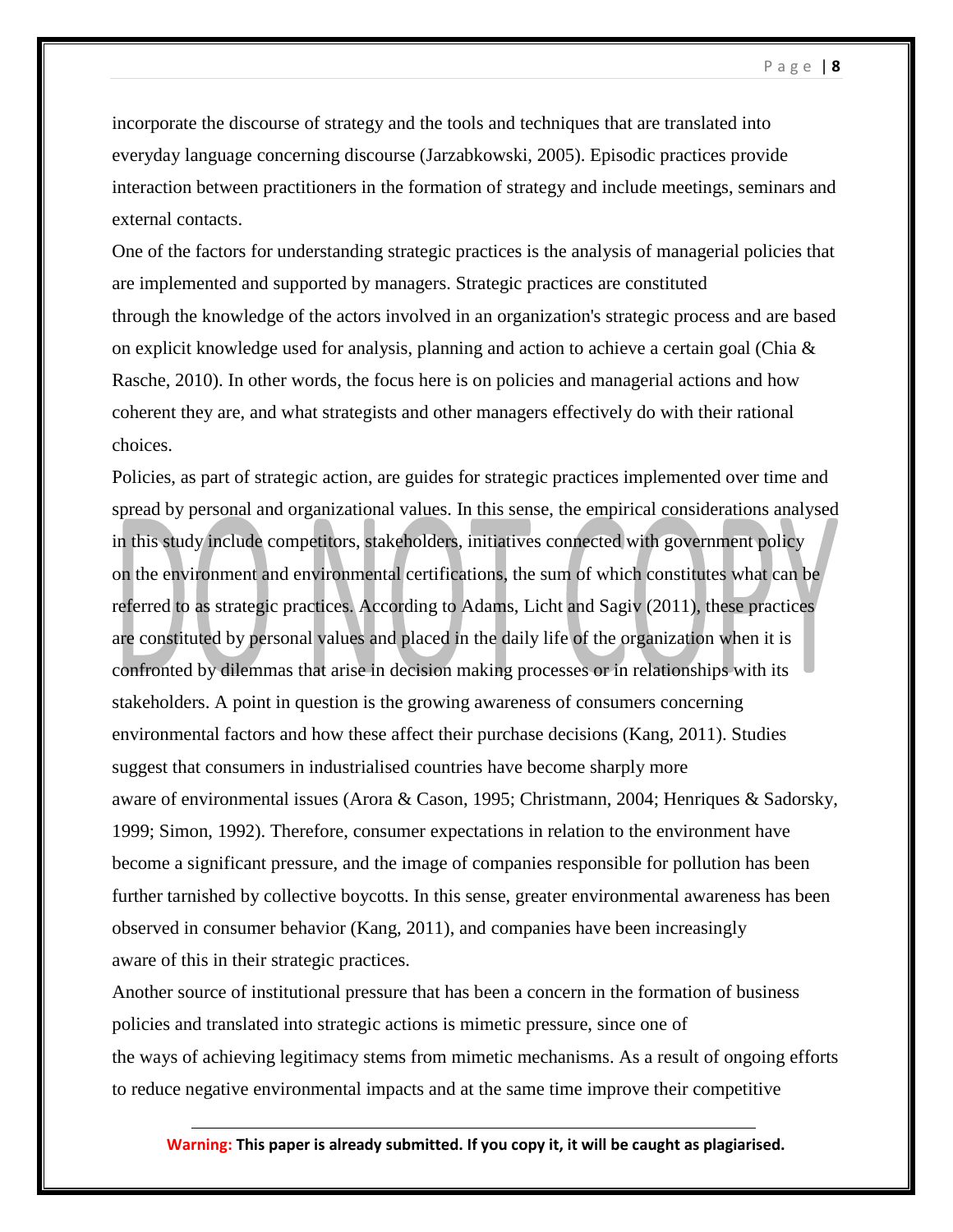advantage, some leading companies have developed environmental management practices (Christmann, 2000; Hart, 1995; Shrivastava, 1995) that end up being adopted by other companies.

Therefore, policies evolve over time through internal and external interactions, both personal and organizational. In other words, a policy is a relevant part of strategy as it characterizes organizational patterns that are set in place over time and lead to strategic operations and guide business decisions and practices.

Taking a broad view of organizational policies, their importance to environment issues is underlined by the fact that environmentalism has been institutionalised in the mainstream of social life since the early 1990s, involving all business functions (Simon, 1992). In this context, companies have to comply with laws and regulations to protect the environment and be isomorphic with practices and patterns of environmental management to gain the legitimacy that is essential for their survival. Governments and social institutions impose regulatory restrictions and offer normative guidelines, supplying companies with mimetic mechanisms (Kang, 2011).

Although different companies have different environmental approaches that range from more passive behavior to more reactive and more proactive behavior, all companies need to comply with the restrictions imposed by legislation and environmental regulations (Kang, 2011). This is the case of Federal Law 12.305, of 02.08.2010 (Lei n. 12.305, 2010), which

institutes the National Policy for Solid Residuals and includes reverse logistics. According to this law, responsibility for the generation of residuals, including the dangerous ones, lies with those who produce it and with the government.

On the other hand, the literature and practice show that there are significant differences in the levels of restriction of environmental norms and in the ability to implement, monitor and comply with them in developed and developing countries (Majumdar & Marcus, 2001; Nehrt, 1998) and in emerging economies (Child & Tsai, 2005; Hettige, Hug, Pargal, & Wheeler, 1996). For this reason it is important for a policy to translate the institutional dimension for the organization, which in turn affects the formation of environmental strategies because therein lie the norms that represent the nature of the reality and the framework through which meanings are constructed by social actors (Scott, 2001). This means that despite the objective conditions, subjective interpretations of the environment will be made and will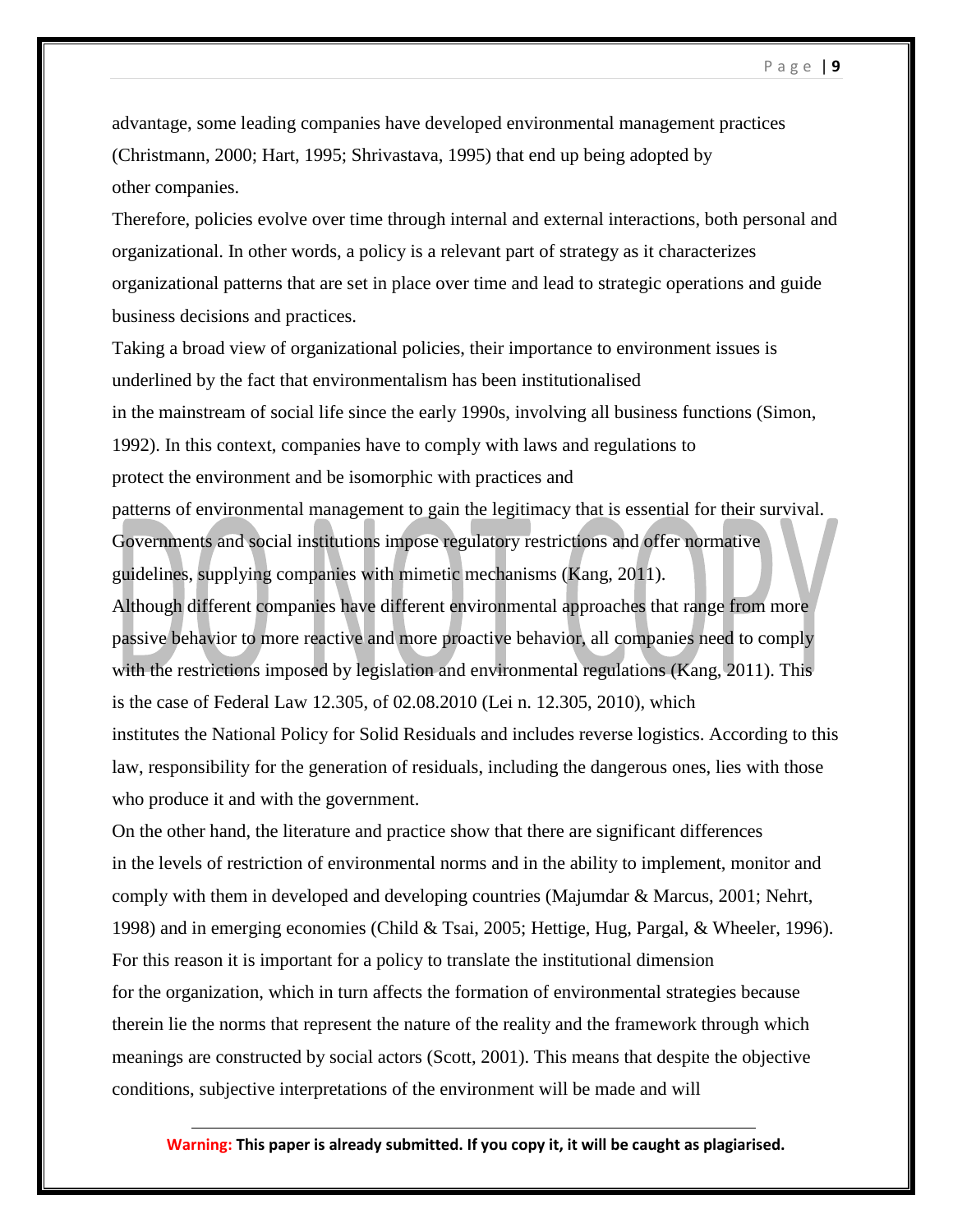configure the actions of individuals, valuing the symbols and meanings found in the daily life of the organization.

Strategic practices translate strategy as a flow of socially conducted and located activities, which consequently affect all involved in the organizational process, be they external or internal stakeholders, including owners. Agents interacting with each other can be characterised in the terms of Emirbayer and Mische (1998) as a process of temporally immersed social involvement, in which participants, through routine, imagination and judgment, both reproduce and transform organizational routines and practices.

Thus, the practices involved in strategy are considered by Jarzabkowski and Balogun (2009) and Whittington (2003) as the influence of the flow of activities in terms of the actions and policies of the organization. Therefore, as long as they use their influence in the form of demands and expectations, the proprietors and stakeholders can be considered important agents of the context and situation when it comes to the strategic practice. This is because it creates value in a recursive process, such as environmental practices.

Praxis has to do with what is happening in society and what people are actually doing. It includes the connection between the actions of different individuals and groups that are spread socially, politically and economically in institutions where individuals act and make contributions. This definition is important because it shows that praxis is a concept that can be operationalised at different levels, ranging from the micro to the institutional, and that it is dynamic. It can change smoothly through interaction between levels (Jarzabkowski & Spee, 2009). Therefore, praxis can be understood at a broader social level as the flow or flows of activity in time, while at the micro level it is understood through actions, interactions and negotiations on the part of multiple actors.

Whereas praxis represents what is actually accomplished in an organization, or all the formal and informal actions that go into doing strategy (Jarzabkowski & Spee, 2009), in this study it is understood as the actions of industry concerning environmental management adapted from the model of Yang et al. (2011).

Based on the discussed theoretical foundations, the next section deals with the methodological procedures used for the purpose of this work.

## **Methodological Strategy**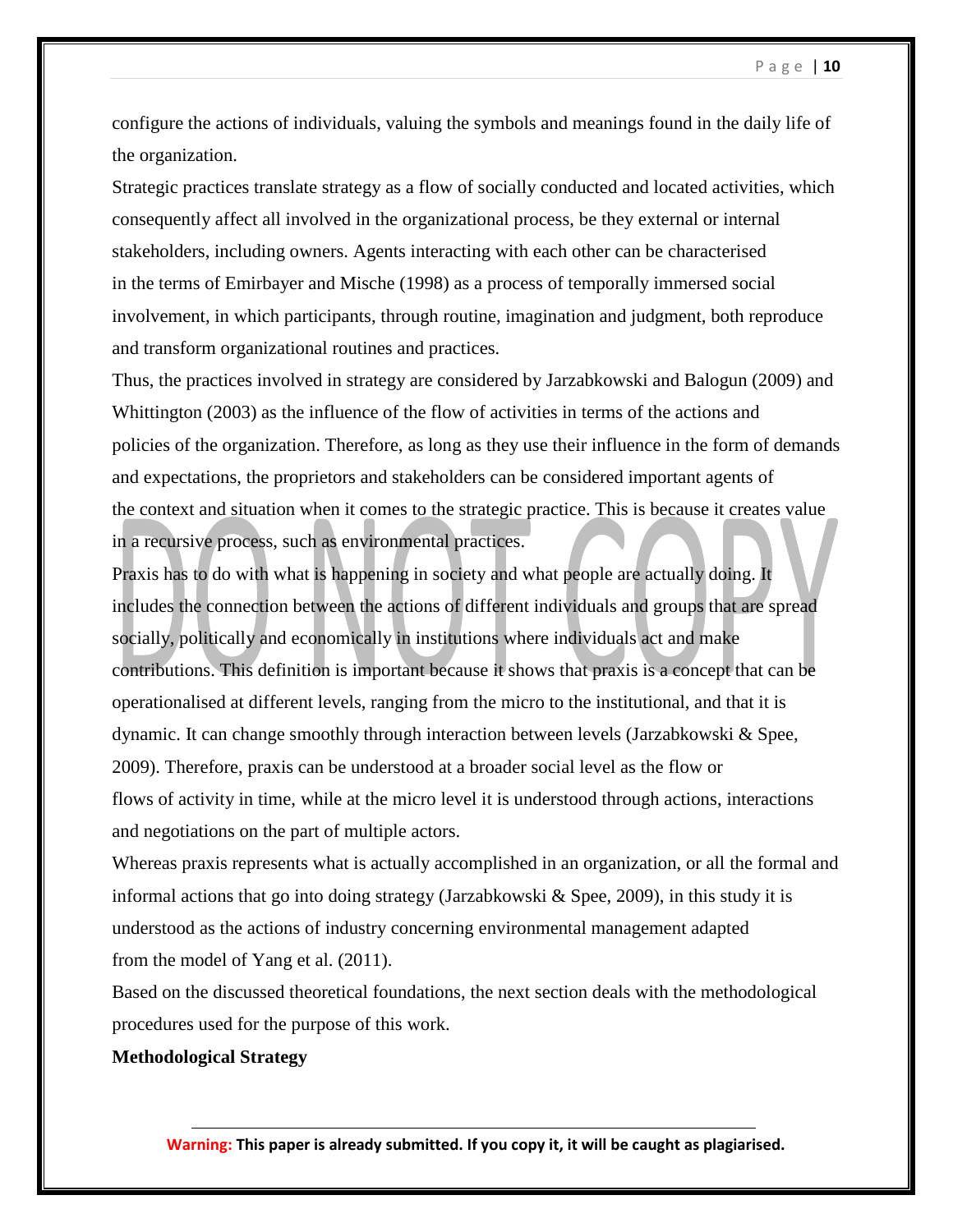This quantitative study was conducted in industrial companies in Santa Catarina, Brazil. In this sense Brazil provides a suitable scenario for studying and

discussing the adoption of environmental management strategies in industry, mainly because some literature has claimed that emerging countries are pollution paradises (Acselrad, 2004; Copeland, 2008). The second sector (industry) was chosen because of its impact on and importance to the Brazilian economy and its impact on the environment.

The sample population consisted of companies registered in the databases of

the Federation of Industry of Santa Catarina State (FIESC), with a total of 887 industrial plants. The size of each company was gauged by the number of active employees and included large and medium-sised companies.

Data were collected between October 2012 and July 2013. An online questionnaire was forwarded to the people in charge of the companies' environmental sectors. The respondent received a structured Auto-Fill questionnaire. The survey enabled the collection of information from individuals regarding themselves or the organizations in which they work (Forza, 2002). In addition to information about the company profile, a set of questions regarding strategic praxis in environmental management were asked, including question about product design, main processes and support systems, and company policies and respective strategic practices.

Responses were received from 276 industrial plants belonging to 225 companies, with the same person responding for more than one plant in the same company. To avoid data contamination, only one response was considered from each respondent.

For each question, the respondent had to classify the company using a five-point Likert scale. The ordinal criterion for this had been discussed by a group of specialists.

In the context of this study, 1 represents the least involvement with the theme in question and 5 the highest. It was not necessary to standardize the variables as all the variables had the same scale.

The study sought to identify correlations between a set of dependent variables and a second set of independent variables. The setoff dependent variables are related to praxis (environmental management), and it is divided into three groups: product design, main processes and support system. The set of independent variables has to do with the companies' strategic practices.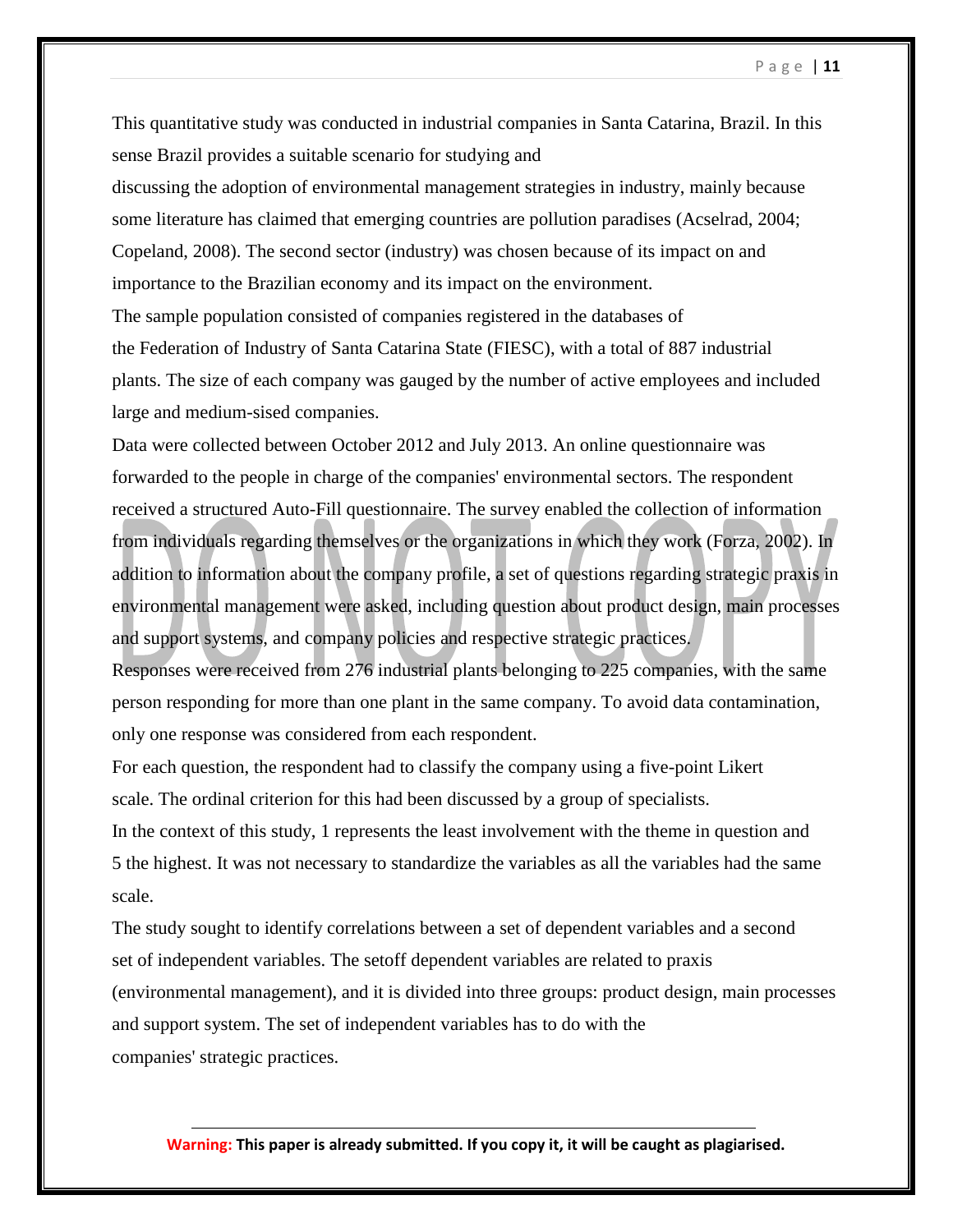The conceptual model for praxis (environmental management) that forms the basis of the study and the questionnaire were prepared using the requirements of ISO 14001 and the approach proposed by Yang et al. (2011), according to whom environmental management can be viewed as a system composed of three sets of key activities: product design, main processes and support system. This conceptual model, the theoretical framework and the collected data resulted in the model shown in Table 1.

For companies' strategic practices (independent variable), aspects based on the literature on policy and strategic practices discussed in Section Strategic Practices and Praxis of this article and also shown in Table 1 were studied.

Based on a review of the literature and the conceptual model of the study, the following hypothesis was formulated:

# *H1: There is a correlation between praxis (environmental management) and the strategic practices adopted by companies.*

To work on this set of dependent and independent variables the Canonical Correlation Analysis (CC) was tentatively chosen. Of althea multivariate techniques it is the least restrictive for handling the variables of the study (Hair, Black, Babin, Anderson, & Tatham, 2009). The study deals with praxis (environmental management) and strategic practices based on a set of multiple dependent and independent variables. In this sense, the Canonical Correlation is a multivariate statistical model that enables these interrelations between multiple dependent and independent variables, with fewer restrictions on the types of data on which it operates. Considering that the other techniques impose stricter restrictions, the information obtained from them is believed to be of higher quality and facilitates interpretation. In situations with multiple dependent and independent variables, canonical correlation is the most suitable multivariate technique and has gained wider acceptance due to growing interest

in the consideration of multiple variables (Hair et al., 2009).

Canonical Correlation is a measurement of the correlation between two latent variables (canonical functions), which are in turn linear combinations of the original variables. These latent variables are determined for the purpose of maximizing the linear correlation between them.

Thus:

 $*$  FC1 = a1x1 + a2x2 + a3x3 + + anxn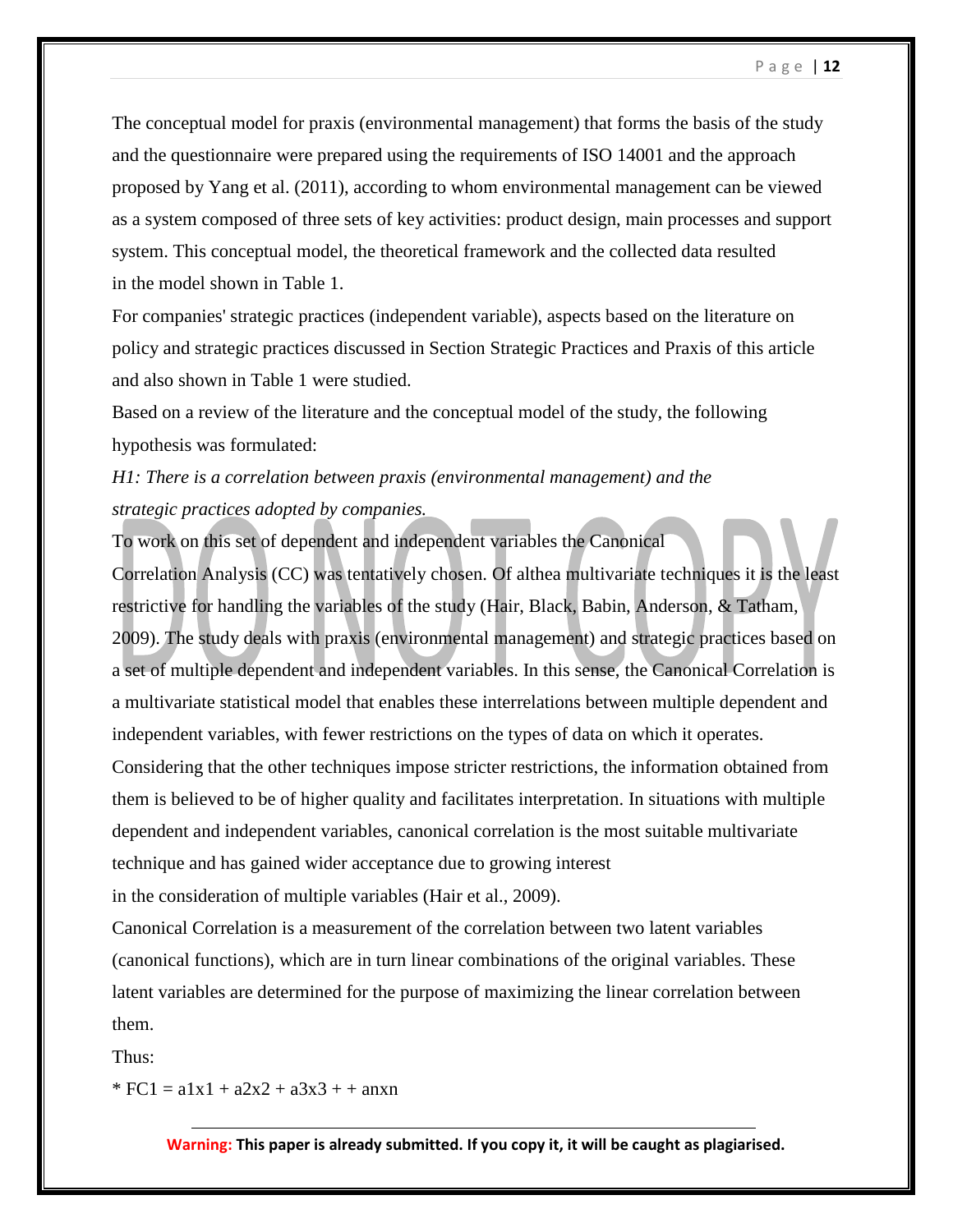#### P a g e | **13**

 $* FC2 = b1y1 + b2y2 + b3y3 + b4yk$ 

Therefore, the correlation (FC1,FC2) is at a maximum when:

- FC1 is the canonical function for the independent variables

- FC2 is the canonical function for the dependent variables
- x set of independent variables
- y set of dependent variables
- a and b are the canonical coefficients

Several pairs of canonical functions (latent variables) can be created in CC, and for each of them there will be a canonical correlation coefficient (RC) that will be tested to tell whether it is other than zero (H0:  $\text{Rc} = 0$ ). The RC is the estimate of the shared variance through the linear combination of the dependent and independent variables (canonical functions). The rejection of H0 tells us that there is a relationship between the groups of variables and for this the Wilk's Lambda multivariate test is used. If the level of significance is found to be lower than  $5\%$  (p<0.05), then H0 is rejected. In addition to evaluating the Rc - canonical correlation of the canonical function that evaluates whether there is a canonical correlation of the dependent and independent variables. It is also necessary to evaluate the contribution of the latent variables' existing relationships. Sometimes, even with a low statistical contribution, these relationships can be helpful regarding discoveries that aid understanding of the theme in question.

Another important indication in the determination of the number of canonical functions to be considered is the Redundancy Index, which is the estimate of the variance shared by the linear combination of dependent and independent variables (canonical functions). In this sense, the higher the index, the better the set of original variables, both dependent and independent, is represented.

There are no rules for the acceptance of an index. Normally, an index with values lower than 0.30 suggests a weak representation of the original variables and the interpretations of latent variables can be affected and/or mistaken.

The interpretation of the canonical functions has to be done evaluating the weights (canonical loadings) attributed to each variable and also by the cross-loadings (correlation of the variable with the canonical function). The higher these values are, the greater thestrength of the original variable in the canonical function. Squared cross-loadings show how much the variability of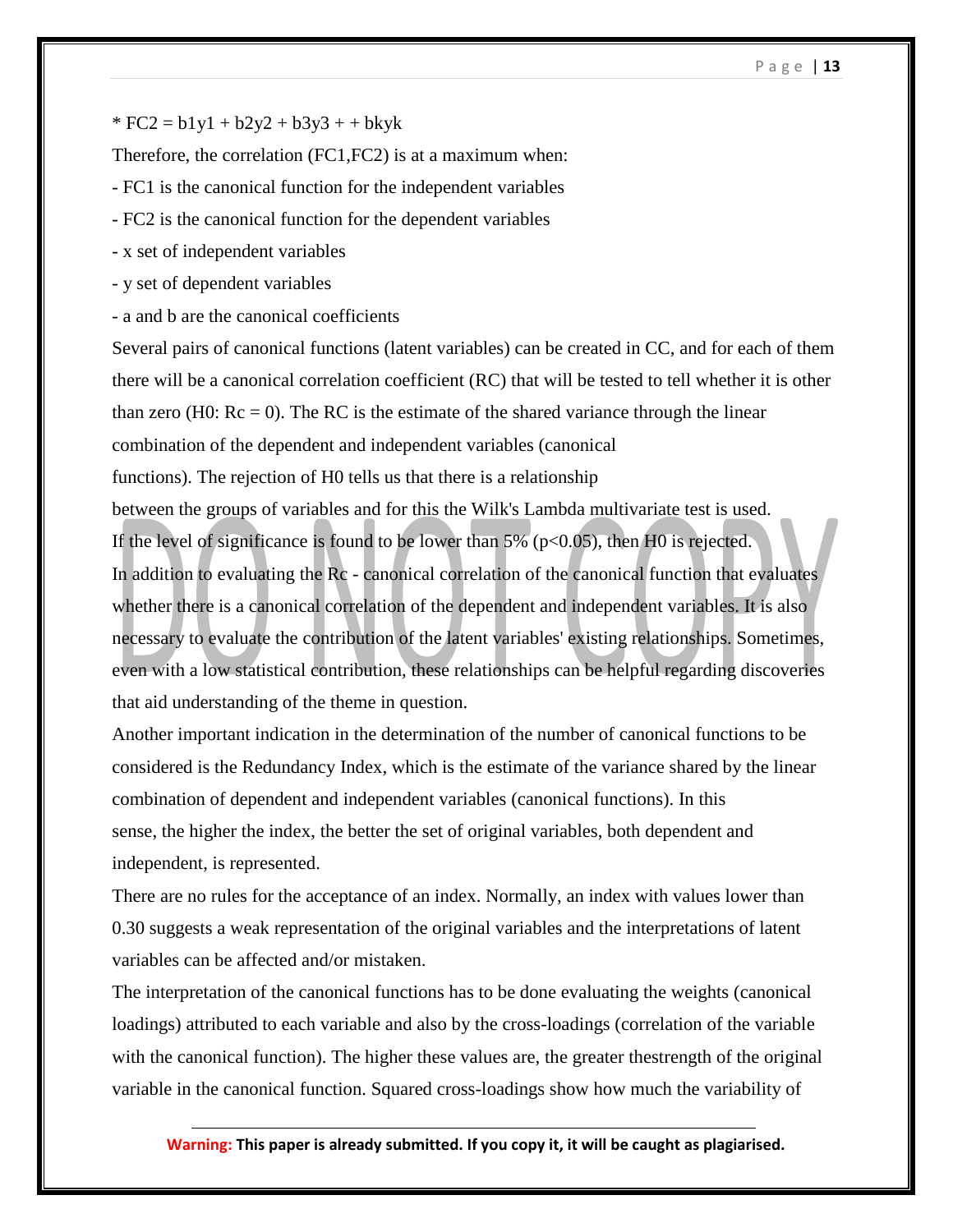the variable is being represented in the canonical function. For this reason, only loadings higher than 0.30 (minimum acceptable limit) were considered.

## **Analysis of the Results**

To verify the hypothesis, the canonical considerations with the different sets of variables were run with the aid of the SPSS, as summarised in Table 1:

For a better understanding of the correlations between the dependent and independent variables, it was decided that the three setsof dependent variables (DV1, DV2 and DV3) would be studied separately. At this stage it was possible to identify the set of variables that best explains the praxis and strategic practice dimensions. When the CF (canonical function) did not explain the variable well, it was not considered in the interpretation.

## **Testing the hypothesis**

To test the hypothesis of a correlation of the levels of environmental management (praxis) with the strategic practices adopted bycompanies (H1), a table was constructed with the main results of the canonical functions that were found, such as the number offunctions, the canonical correlation of each of them, the significance (p) given by the Wilk's Lambda statistic and the Redundancy Index (RedInd) of the set of dependent and independent variables. Using the canonical correlation technique, a correlation was found between the subsets of the Praxis (Environmental management) variables and the subset of variables for the Strategic Practices adopted by the companies, thus confirming H1.

However, the most expressive canonical correlations for Strategic Practices were found when evaluated with the subsets ofdependent variables related to the Main Process (DV\_2)' and the 'Support System (DV\_3)'. Four and five latent variables (canonical functions), respectively, were detected, with statistical significance  $(p<0.05)$  as shown by the Wilk's Lambda test in Table 2, although only the first canonical function of each of the groups should be considered, since only it had an acceptable Redundancy Index forthe set of dependent variables (Y).

For the Main Process and Strategic Practices an  $Re=0.971$  was obtained, with a redundancy index of RedInd  $(Y) = 0.530$ , and for Support system and Strategic Practices an Rc = 0.968 and RedInd = 0.635. For Product Design and Strategic Practices thecorrelation, although significant, is much lower, with  $\text{Rc}=0.585$  and  $\text{RedInd} = 0.355$ .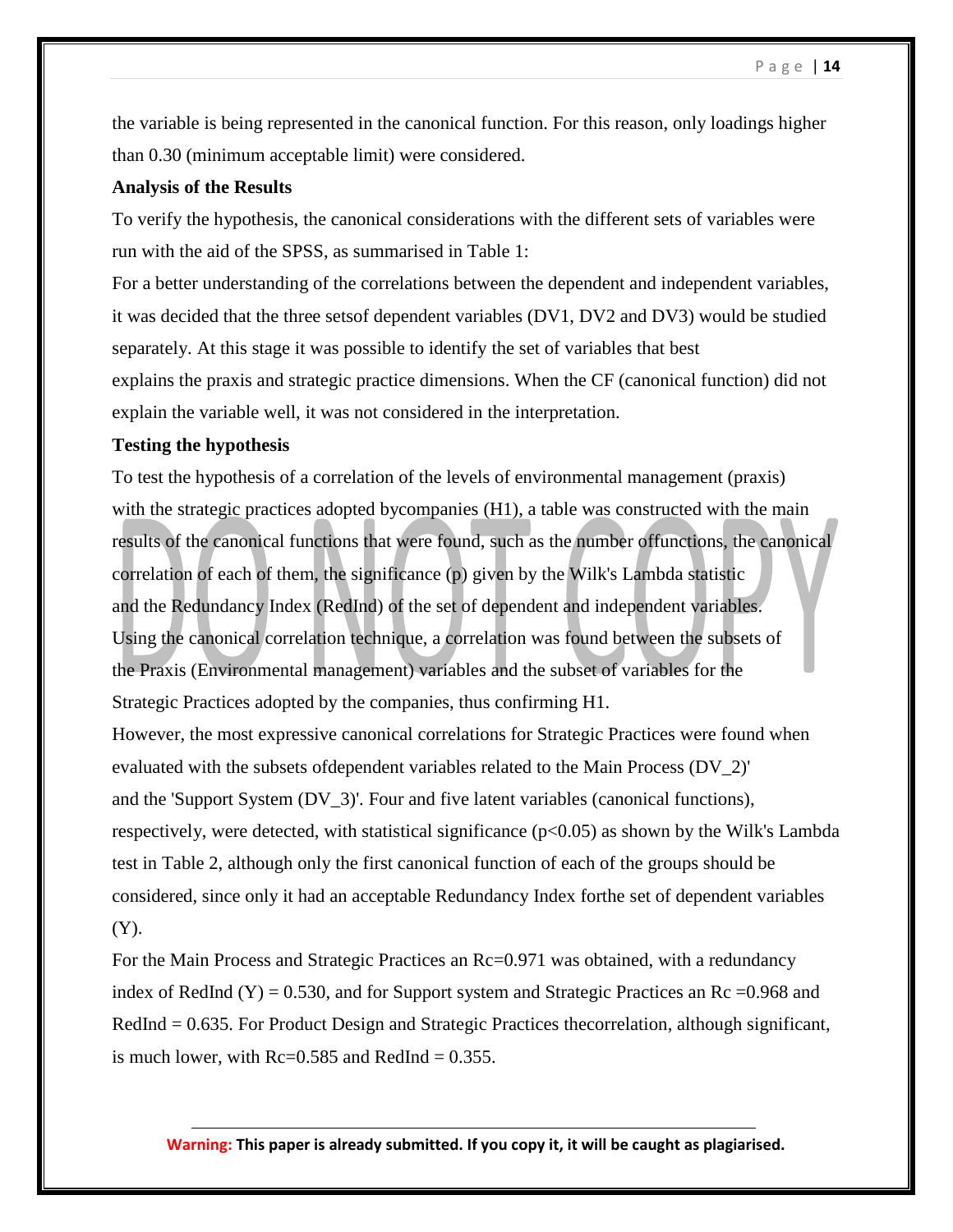The Redundancy Index (Y) for Support System and Strategic Practices is slightly higher than that of Main Process and StrategicPractices and, considering that the Rc of both evaluations are very close, it could be said that the latent variable found for the first group (Support System and Strategic Practices) represents the original variables better and, consequently, helps to value thecorrelation that was found. Thus, the analysis of the study's findings concentrates more heavily on this correlation.

## **Analysis and details of canonical functions**

Auxiliary tables were organised according to the strength of each variable and ordered by the respective cross-loadings, permitting an evaluation of three columns:

1. Standardised coefficient or coefficient with which the variable enters the construction of the canonical function. Themathematical formulation of the function can be seen below the charts. The higher the value (with no sign), the greater the role of the original variable in the new variable that has been created (canonical function).

2. Canonical loadings are measurements that evaluate the contribution of the variable in the composition of the new variable. Again,the higher the value, the greater the strength of the variable in the new variable.

3. Cross-loadings are measurements that assess how much the new variable can explain the original variable. The higher this value is (in module) the better it explains the composition. Values lower than 0.7 were considered weak. Therefore, they carry less weight inthe analytical evaluation of the canonical function and the correlation that was found.

Evaluating the canonical coefficient, the canonical loadings and the cross-loadings, many of the original variables were seen to have a standardised coefficient and/or low canonical loadings and/or cross-loadings. From these results, the following analysisconcentrated only on the variables that were best described in each canonical function.

With the results that were obtained and considering the latent variables in the auxiliary tables, the existence of a correlation was found between the set of dependent and independent variables. However, this correlation, in addition to being stronger in strategicpractices and the support system, is more intense in some of the variables that compose it. This is perhaps the major contributionof this study. Although the hypothesis is true, the correlation occurs more strongly in only some original variables.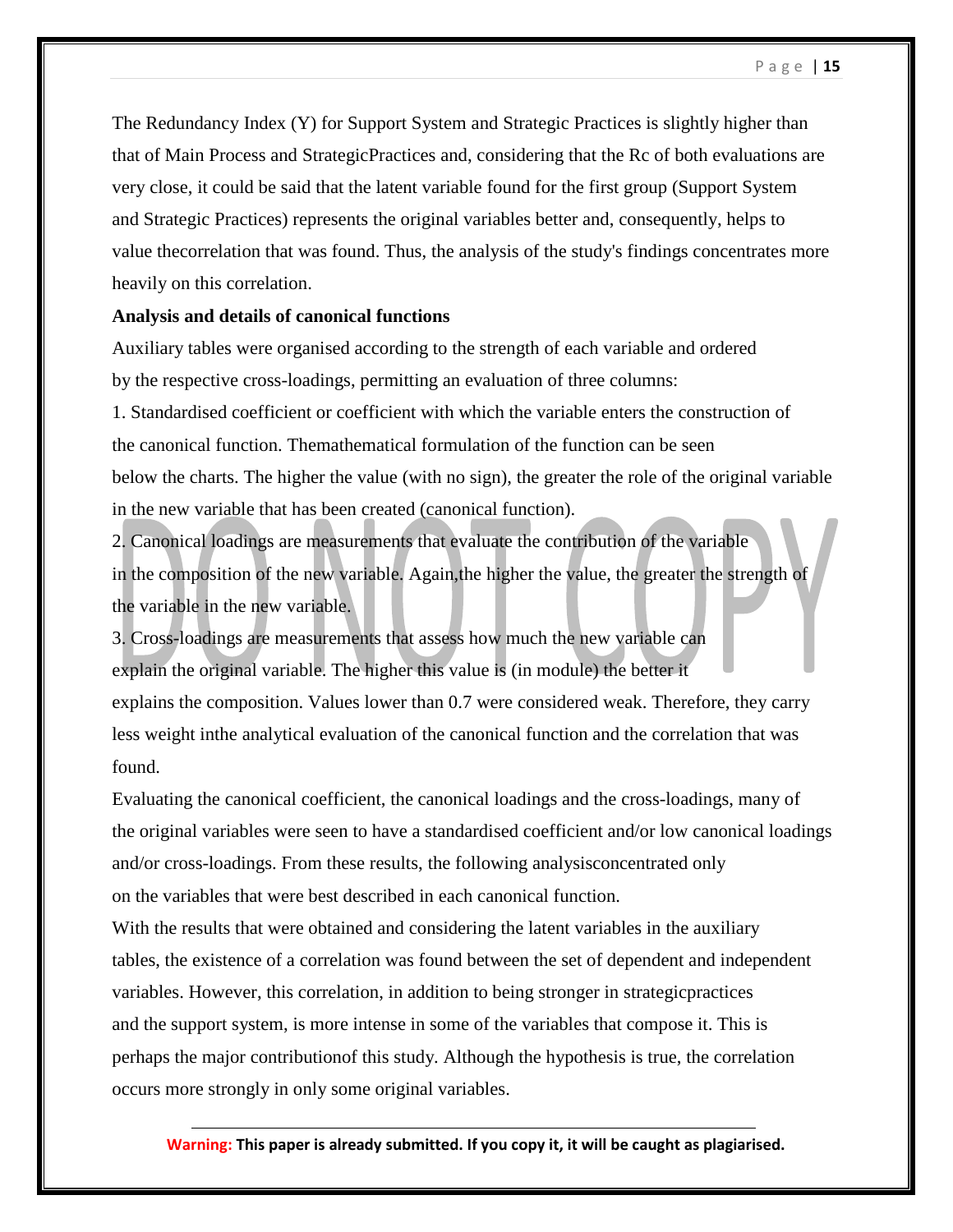In the correlation with the support system, the sub-variables that make up the new independent variable (strategic practices) and have canonic loadings (from 0.768 to 0.899) and high crossloadings (from 0.873 to 0.746), with coherent standardised coefficients are six in number, as follows: (a) definition of indicators to monitor and evaluate the achievement of environmental goals and targets; (b)the occurrence of regular meetings to map the strong and weak points identified in the environmental management system; (c) ananalysis of threats and opportunities in relation to stakeholders; (d) consideration given in the strategic planning of the company to investment for research and development in the field of environmental management; (e) analysis of environmental management as a benefit for creating a competitive advantage; and (f) inclusion of changes and reviews in environmental legislation when setting the company's goals and targets.

Other empirical considerations that were analysed regarding strategic practices do not have any strong canonical loadings in thecomposition of the independent variable. These include the opinion of interested parties and initiatives linked to certification and financing agents. In accordance with Adams et al. (2011), the weak representation of these practices could be related to managers' personal values and are not put into practice into company daily life when they face dilemmas during decision making. Concerning stakeholders in general, it may be that the companies under study do not value consumers' strength, for instance, when it comes to environmental factors in their purchase decisions (Kang, 2011), which seem to be so strong in more developed countries (Arora & Cason, 1995; Christmann, 2004; Henriques & Sadorsky, 1996; Simon, 1992). The correlation is coherent, for example, in that theindependent variable inclusion of information on the public image of the company concerning the environment in the definition ofgoals and targets of the organization does not have strong enough canonical weight, canonical loadings and cross-loadings to constitute a new independent variable. As for certification agencies, and also competitors with certification, this finding can be explained by the low rate of companies inthe sample that have obtained environmental certification. In the descriptive analysis, approximately 86% of the companies under study had no ISO 14001 certification and only 56% publish their actions in social reports or Global Reporting Initiative. This corroborates the study by Alperstedt, Quintella, Martignago and Bulgacov (2013) that identified a lack of ISO 14001certification in ceramics companies due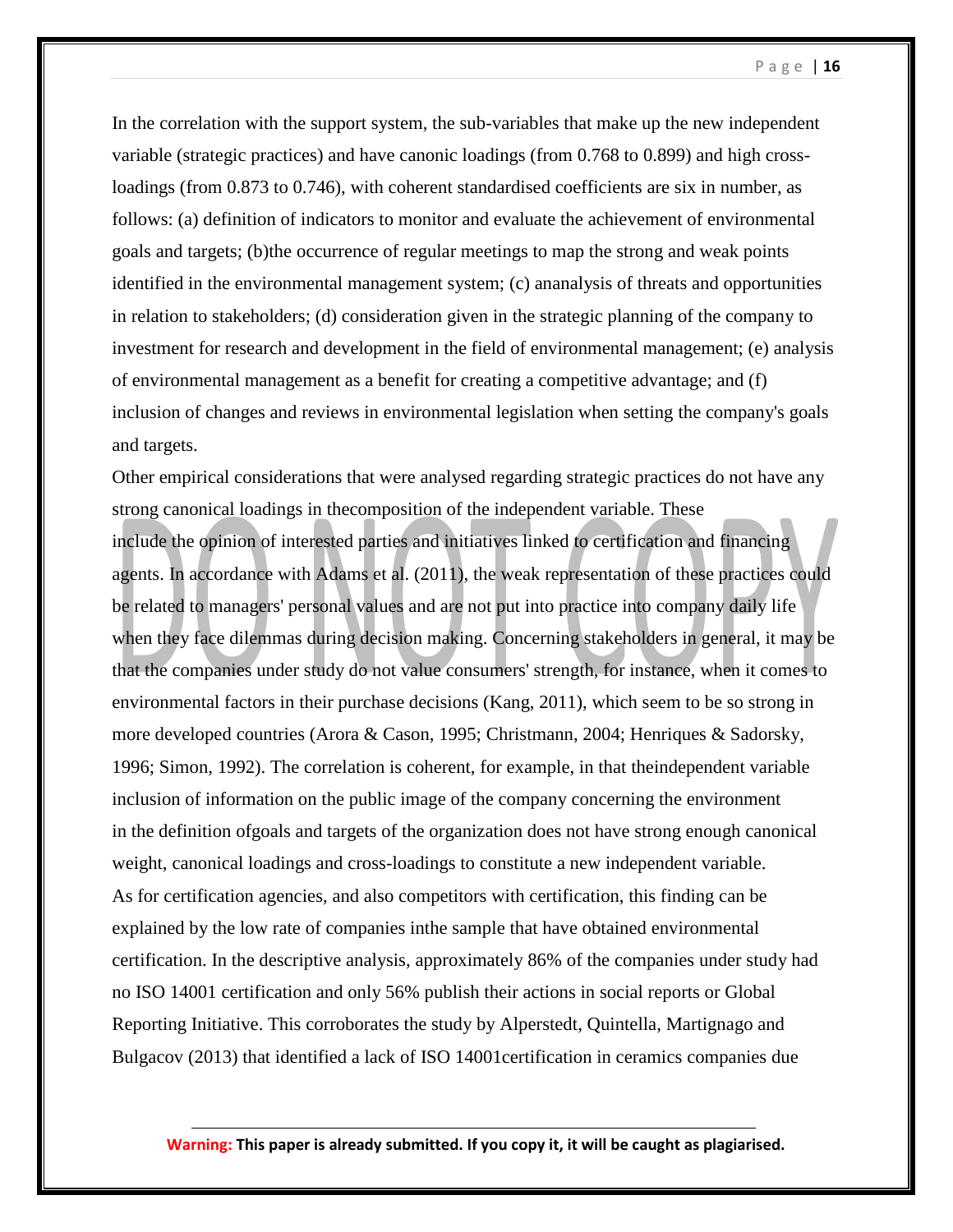to the fact that their clients had their own checklists and did not require the companies to obtain certification.

The strongest correlation, which was found between strategic practices and support systems, was to be expected. According to Chia and Rasche (2010), strategic practices are the result of the knowledge of strategic decision-makers and involve analysis, planning and action to achieve goals; in this case related to the natural environment. However, with the focus on policies and managerial actions, although these practices have to do with what managers actually do with their rational choices, the complexity ofenvironmental management often stops these planned actions from becoming effective in practice. On other occasions, these supposed practices are little more than discourse. Kavinski, Souza-Lima and Maciel-Lima (2013) noted that although companiesconsider environmental issues in their strategies and plan actions for this purpose, their major concern is profit and dividends for their shareholders. As a result, investing in green design or in the main processes may only be important after they have achieved their main goals.

In the case of product design (DVI), which has the lowest correlation among the variables that compose the praxis, in environmental management, the adoption of reverse logistics, which includes return actions, recycling, reuse and reprocessing for the compositionof products, is the weakest original sub-variable. This suggests the companies have to make a greater effort, since Law 12.305 (Lei n. 12.305, 2010) requires deadlines to be met by companies and they should consider this in their strategic policies and practices. It is understood that these actions require considerable effort on the part of companies.

Concentrating on the strongest correlation, in the group of dependent variables (DV3) of the Support System, nine sub-variables stood out with high canonical loadings (greater than 0.783) and cross-loadings (greater than 0.774), suggesting that they have a strong influence on the construction of the canonical variable and indicating that they are well represented. They are: (a) generalanalysis of the environmental policy implemented paving the way for future developments; (b) definition of priority for areas that represent an environmental risk; (c) use of indicators to monitor the implementation of the environmental management system; (d) regular analysis to define continuing improvements in the environmental management system; (e) consideration of environmental risks as a result of the operations of the company when shaping its environmental policy; (f) use of indicators for issuing a general report on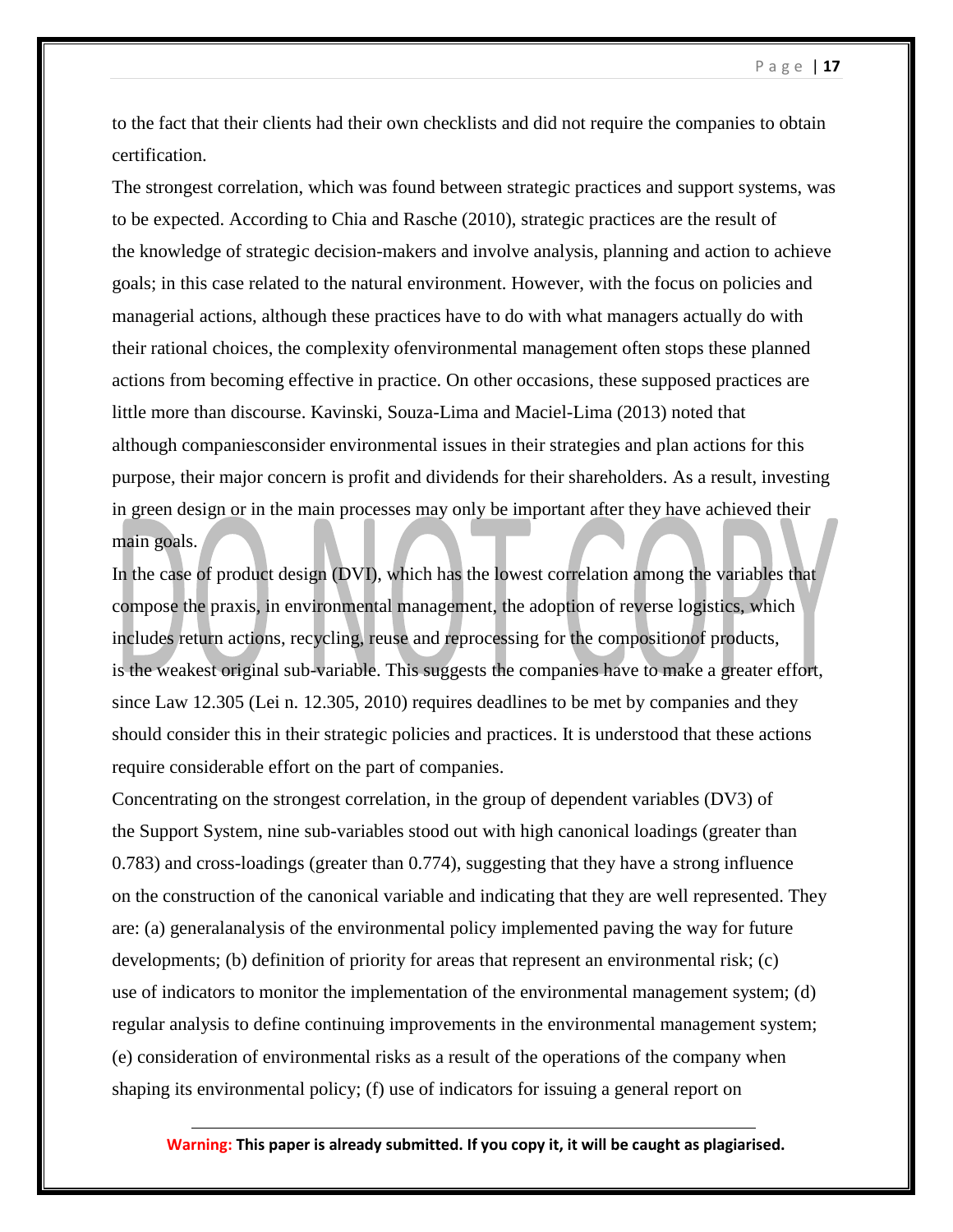environmental management in line with the company's policy; (g) adoption of a plan to raise the awareness ofcollaborators regarding the importance of environmental management; (h) existence of a structured publicity plan to announce theenvironmental actions to internal and external opinion formers; (i) procedures to verify the effectiveness of corrective actions withinthe company.

The set of original dependent variables that were excluded during the formation of the new variable (praxis) relative to the support system included the following variables: (a) the existence of someone responsible for the process of periodically checking and reviewing environmental aspects and impacts; (b) the development of activities to raise the awareness of collaborators in thecreation and innovation of cleaner processes; (c) appropriate training for collaborators to operate the environmental managementsystem; (d) regular reviewing of environmental legislation applicable to the company's products and services; and (e) regular checksof reports of non-compliance in order to implement preventive and corrective actions. But the weights of these activities do not deserve to be highlighted in the interpretation of the new variable, either because of the low standardised coefficient or canonical and cross loadings of little relevance.

Coelho, Coelho and Godoy (2013) call attention to the efficient communication of attitudes, stances and performance for interested parties as a requirement for increasing a company's competitive advantage. In the case of the created variable, although a structured communication plan to reveal environmental actions to internal and external opinion makers should be considered, in reality internal education and training to

operate the environmental management system are weakly represented in the construction of a new canonical variable. This is an indication that they are not well represented in the correlation. Numerous studies, such as that by Aragón-Correa, Martín-Tapia and Hurtado-Torres (2013), have shown the positive and significant relationship between the practicesof sharing information with collaborators and the development of strategic environmental actions by companies, showing that sharing can make a significant contribution to the rational and discursive strategic practices implemented by companies.

## **Discussion and Conclusions**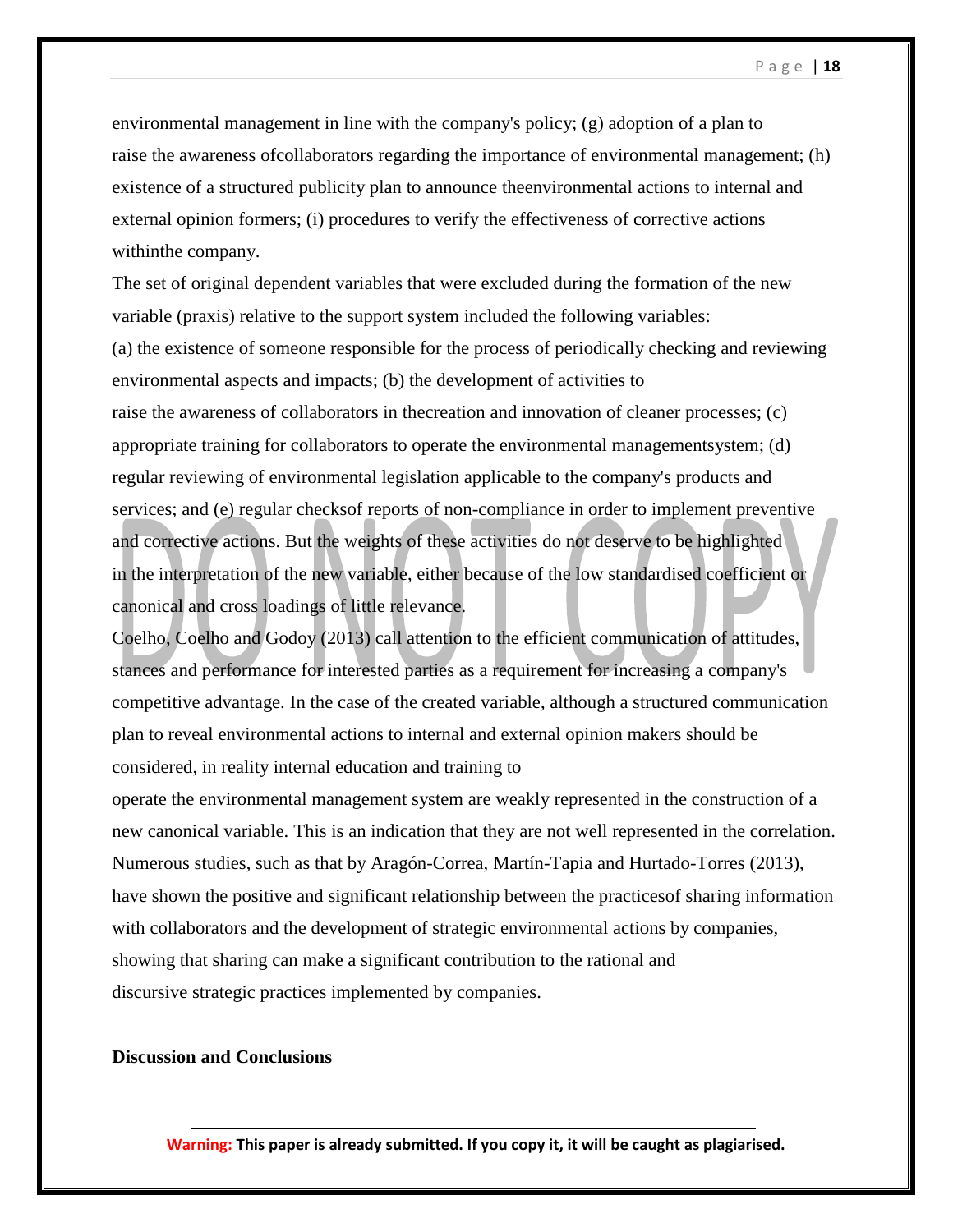This article sought to analyze environmental management in Brazilian industrial companies from the concept of strategy as practice. For this purpose, the pertinent aspects were analysed in the literature on environmental management in order to identifythe variables that make up this construct, translated into this article as strategic praxis. The literature on strategy as practice provided the theoretical arguments on praxis and strategic practice, enabling an understanding of the practices involved in environmental management as the convergence of the flow of activities in terms of the decisions made and the policies adopted by organizations; i.e., rational, discursive and episodic practices. Meanwhile, praxis was understood from the viewpoint of effectively implemented environmental management. In this sense, the study was conducted for the purpose of breaking away from the dichotomy of planning and action or the strategic and the operational (Simpson  $\&$ Samson, 2010).

To provide support, a quantitative study was conducted in which a number of Brazilian companies participated. The 225 questionnaires received were submitted to Canonical Correlation multivariate analysis. The data confirmed the hypothesis of a correlation between the companies' strategic practices and their praxis (environmental management). However, the correlation best represents the original variables at the support system level, valuing the correlation that was found. The strength of the correlation is reduced when it is associated with the main processes and becomes weaker still when associated with product design. Even in relation to the support system, not all the original variables came to make up the canonical variable, such as training for employees, suggesting new conclusions. Specifically speaking, it could be claimed that companies' praxis when associated with their strategic practices is more focused onanalysis systems, monitoring and evaluation of risks, and less focused on actions concerning the main processes and product design. In the conception of praxis, the correlation does not imply changes in the companies' operation systems, which might mean a difference between discourse and action. As discursive, rational and episodic practices do not appear to be strongly linked to theefforts employed, for instance to eliminate pollutants and dangerous materials from products, or reverse logistics, reuse and recycling, it has to be admitted that environmental management is still not being treated from a strategic viewpoint by the companies in this study.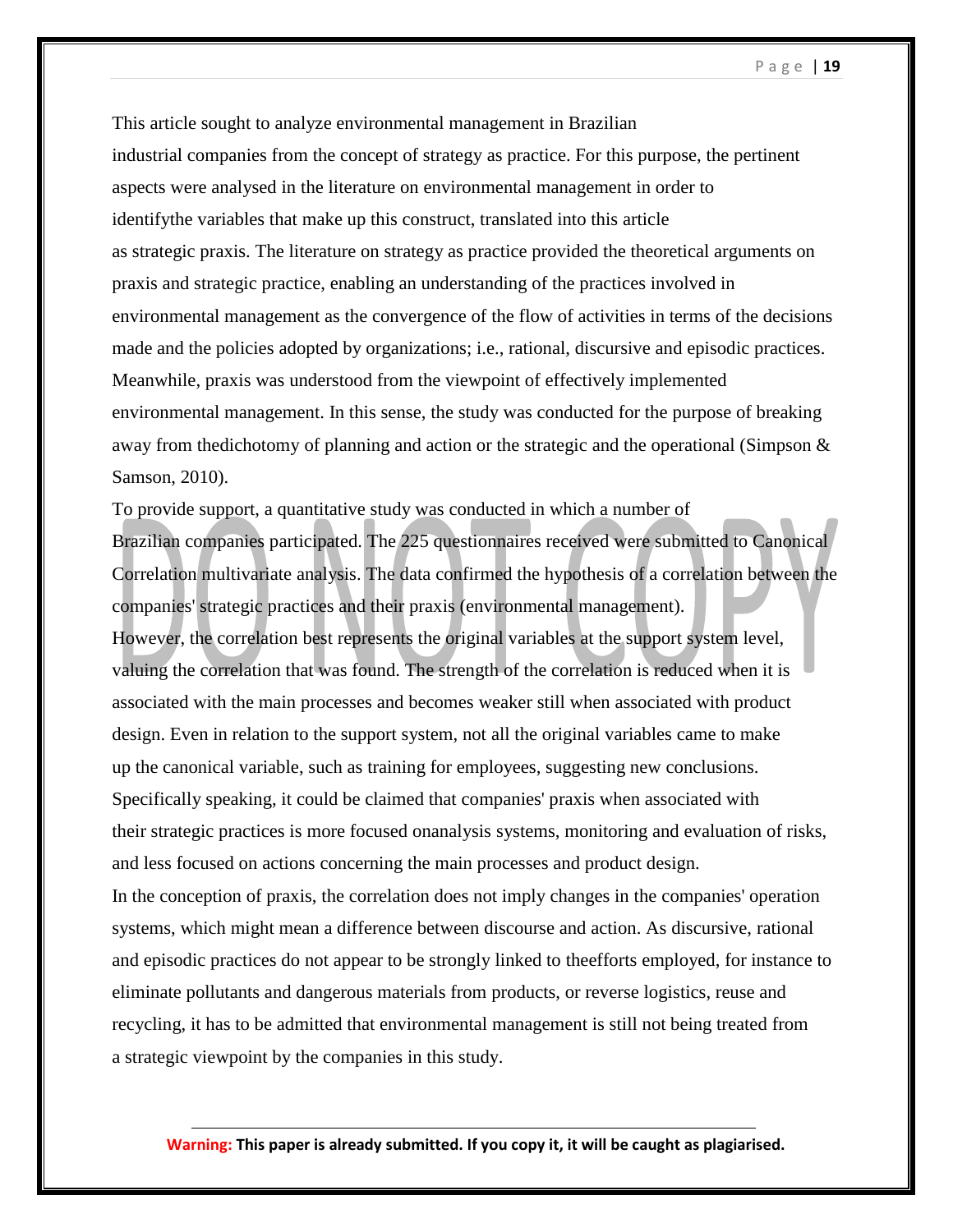This does not mean that no action is taken to this end, but there is a gap between planning and policies and the action that is actually taken. These finding are especially important when considering the conclusions of Simpson and Samson (2010), to whom the gap that separates strategic intentions and operational actions does not help to maintain or improve companies environmental performance. On this matter, Teixeira, Jabbour, Oliveira, Battistelle and Castro (2011) point out that when a company is forced to implement environmental initiatives to comply with external requirements, it tends to adopt reactive practices that do not lead to ongoing improvements in products and processes. Consequently, environmental management tends to result in increasingly reactive stances, with policies being adopted to meet only the minimum external requirements and demands.

This study makes some important contributions to the theme. In particular, this study provided: (a) a view of environmental management and strategic practices from a more complex conceptual structure; (b) an analysis of the theme from a view of strategy as practice, which has hitherto not been included in the literature on environmental management, at least within this perspective; (c) a joint analysis of conception and implementation of the environmental strategy of companies, breaking away fromthe dichotomy cited by Simpson and Samson (2010); (d) the use of a multivariate canonical correlation analysis that enabled thecorrelation of a set of dependent and a set of independent variables; (e) the generation of new variables from a canonical correlation, enabling new conclusions to be reached. The latter contribution in particular offers a very complex view of the problem, revealing the possibility of various compositions of correlations that could be altered in different contexts, samples of companiesand moments in time.

The information discussed in this study is derived from quantitative research and, therefore, does not permit an individual analysis of the companies. Likewise, the study focused only on mediumsised and large companies in the context of a Brazilian state. Given these limitations, it is important that future studies should use other methodological approaches and focus on other contexts and other types of organization.

## **References**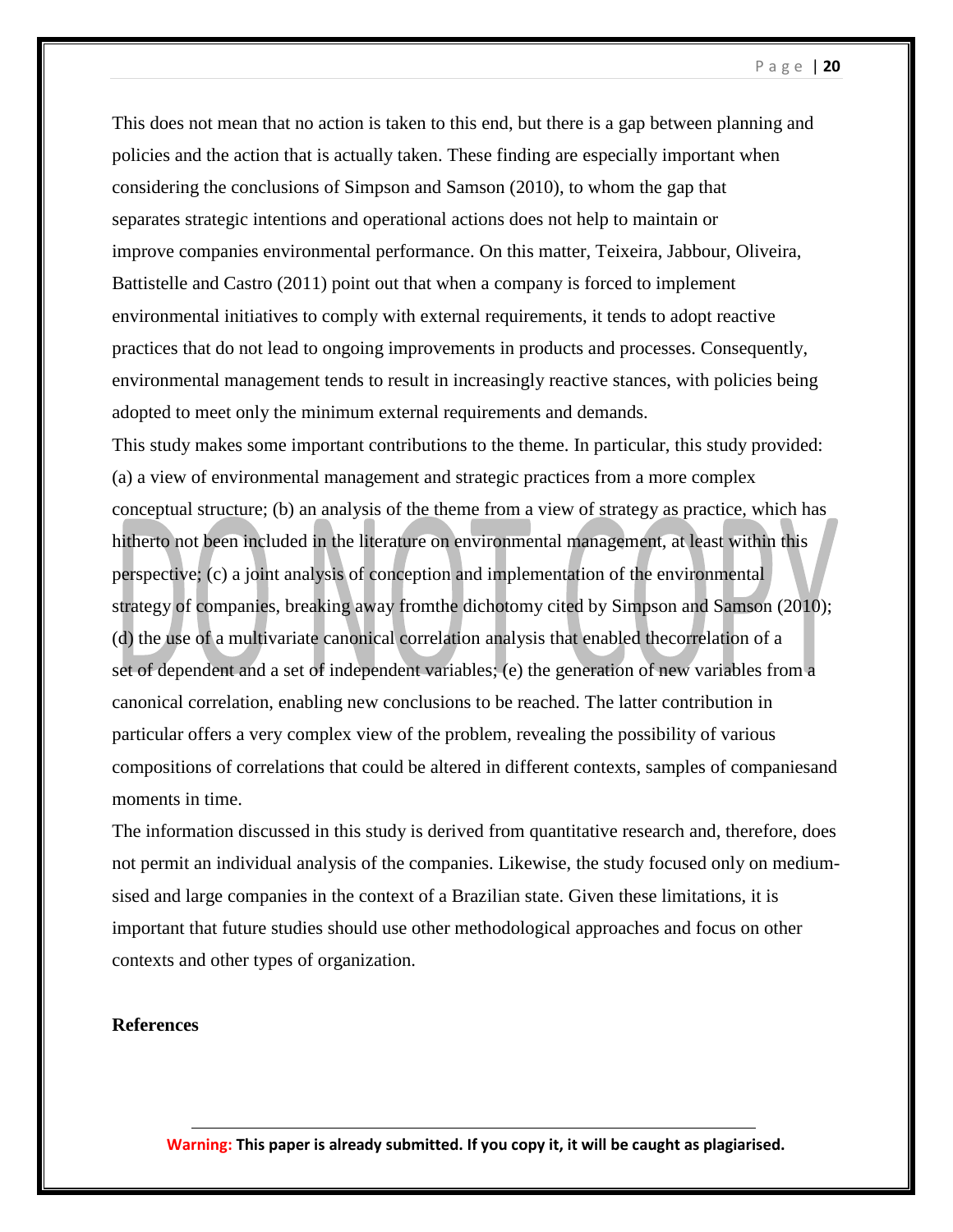- Acselrad, H. (2004). Apresentação: de "bota foras" e "zonas de sacrifício" um panorama dos conflitos ambientais no Estado do Rio de Janeiro. In H. Acselrad (Org.), Conflito social e meio ambiente no estado do Rio de Janeiro (pp. 7-18). Rio de Janeiro: Relume Dumará.
- Adams, R. B., Licht, A. N., & Sagiv, L. (2011). Shareholders and stakeholders: how do directors decide? Strategic Management Journal, 32(12), 1331-1355. doi: 10.1002/smj.940
- Alfred, A. M., & Adam, R. F. (2009). Green management matters regardless. Academy of Management Perspectives, 23(3), 17-26. doi: 10.5465/AMP.2009.43479261
- Alperstedt, G. D., Quintella, R. H., Martignago, G., & Bulgacov, S. (2013). A atuação no mercado externo influencia a estratégia de gestão ambiental das empresas brasileiras? Um estudo multicaso na indústria cerâmica de Santa Catarina. Revista de Gestão Social e Ambiental, 7(2), 3-19. doi: 10.5773/rgsa.v7i2.726
- Aragón-Correa, J. A., Hurtado-Torres, N., Sharma, S., & Garcia-Morales, V. J. (2008). Environmental strategy and performance in small firms: a resource-based perspective. Journal of Environmental Management, 86(1), 88-103. doi: 10.1016/j.jenvman.2006.11.022
- Aragón-Correa, J. A., Martín-Tapia, I., & Hurtado-Torres, N. (2013). Proactive environmental strategies and employee inclusion: thepositive effects of information sharing and promoting collaboration and the influence of uncertainty. Sage Publications Organization & Environment, 26(2), 139-161. doi: 10.1177/1086026613489034
- Aragón-Correa, J. A., Mati?as-Reche, F., & Senise-Barrio, M. E. (2004). Managerial discretion and corporate commitment to the natural environment. Journal of Business Research, 57(9), 964-975. doi: 10.1016/S0148-2963(02)00500-3
- Arora, S., & Cason, T. N. (1995). An experiment in voluntary environmental regulation: participation in EPA'S 33/50 Program. Journal ofEnvironmental Economics and Management, 28(3), 271-286. doi:10.1006/jeem.1995.1018
- Banerjee, S. B. (2001). Managerial perceptions of corporate environmentalism: interpretations from industry and strategicimplications for organizations. Journal of Management Studies, 38(4), 489-513. doi: 10.1111/1467-6486.00246
- Barbieri, J. C. (2006). Gestão ambiental empresarial: conceitos, modelos e instrumentos. São Paulo: Saraiva.
- Bonilla, S. H., Almeida, C. M. V. B., Giannetti, B. F., & Huisingh, D. (2010). The roles of cleaner production in the sustainable development of modern societies: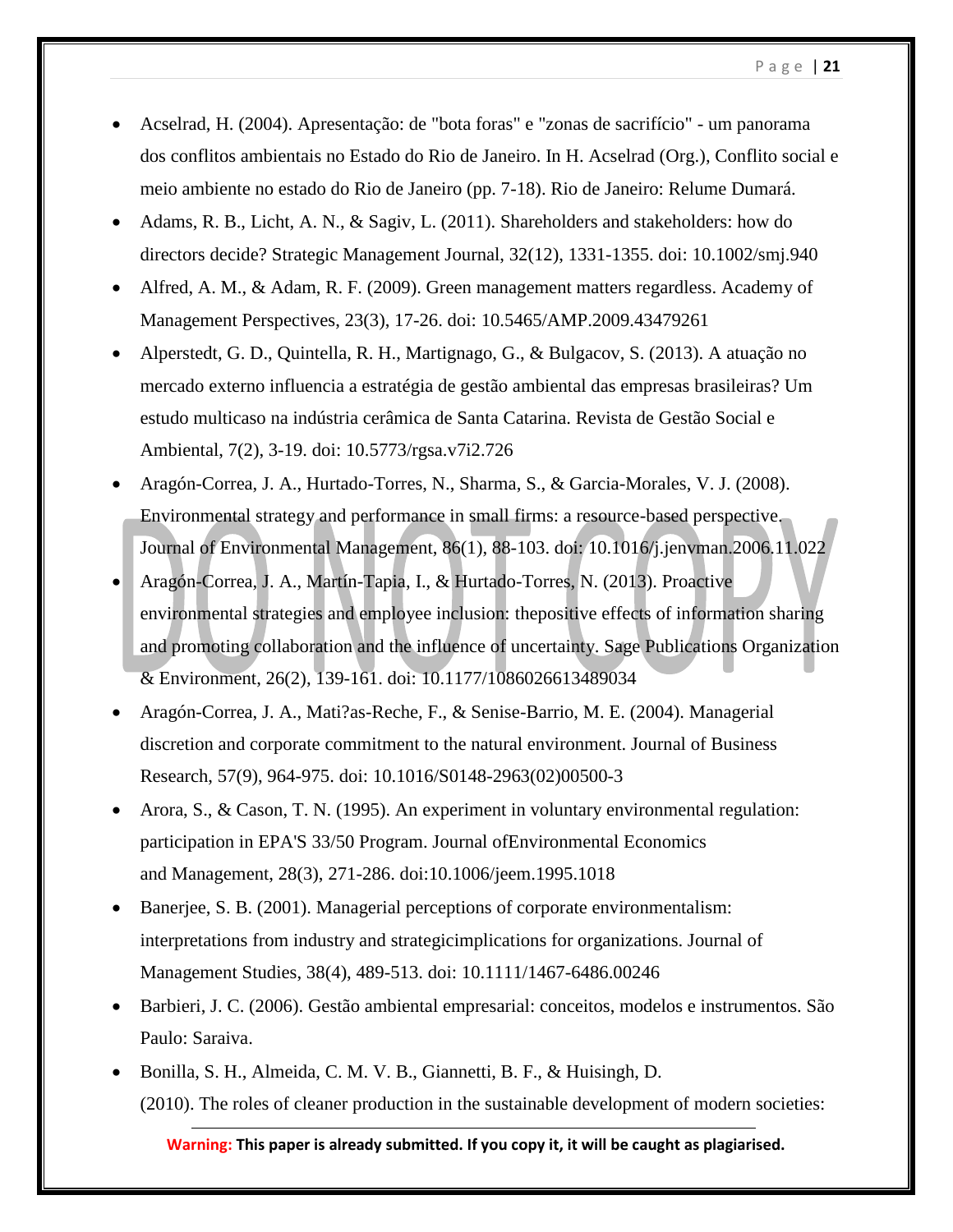an introduction to this special issue. Journal of Cleaner Production, 18(1), 1-5. Retrieved from

http://www.advancesincleanerproduction.net/papers/journals/2010/2010\_jcp\_cleanprod.pdf. doi: 10.1016/j.jclepro.2009.09.001

- Brown, H. S., Vergragt, P. J., & Cohen, M. J. (2013). Societal innovation in a constrained world: theoretical and empirical perspectives. In M. J. Cohen, H. S Brown, & P. J. Vergragt (Eds.), Innovations in sustainable consumption: new economics, socio-technical transitions and social practices (Chap. 1, pp. 1-27). Cheltenham, UK: Edward Elgar Pub. doi: 10.4337/9781781001349.00009
- Chia, R., & Rasche, A. (2010). Epistemological alternatives for researching strategy as practice: building and dwelling worldviews. In D. Golsorkhi, L. Rouleau, D. Seidl, & E. Vaara (Eds.), The Cambridge handbook on strategy as practice (pp. 23-33). Cambridge, UK: Cambridge University Press.
- Child, J., & Tsai, T. (2005). The dynamic between firms' environmental strategies and institutional constraints in emerging economies: evidence from China and Taiwan. Journal of Management Studies, 42(1), 95-125. doi: 10.1111/j.1467-6486.2005.00490.x
- Christmann, P. (2000). Effects of best practices of environmental management on cost advantage: the role of complementary assets. Academy of Management Journal, 43(4), 663- 680. doi: 10.2307/1556360
- Christmann, P. (2004). Multinational companies and the natural environment: determinants of global environmental policy standartisation. Academy of Management Journal, 47(5), 747-760. doi: 10.2307/20159616
- Christimann, P., & Taylor, G. (2001). Globalization and the environmental: determinant of firm self-regulation in China. Journal ofInternational Business Studies, 32(3), 439-458. doi: 10.2139/ssrn.277452
- Coelho, A. L. A. L. de, Coelho, C., & Godoi, C. K. (2013). O discurso da sustentabilidade e sua inserção no contexto organizacional. Revista Gestão & Conexões, 2(1), 147-186. Retrieved from http://www.periodicos.ufes.br/ppgadm/article/view/5061/4361. doi: 10.13071/regec.2317-5087.2013.2.1.5061.147-186
- Copeland, B. R. (2008). The pollution haven hypothesis. In K. P. Gallagher (Ed.), Handbook on trade and the environment (pp. 49-59). Cheltenham, UK: Edward Elgar Pub.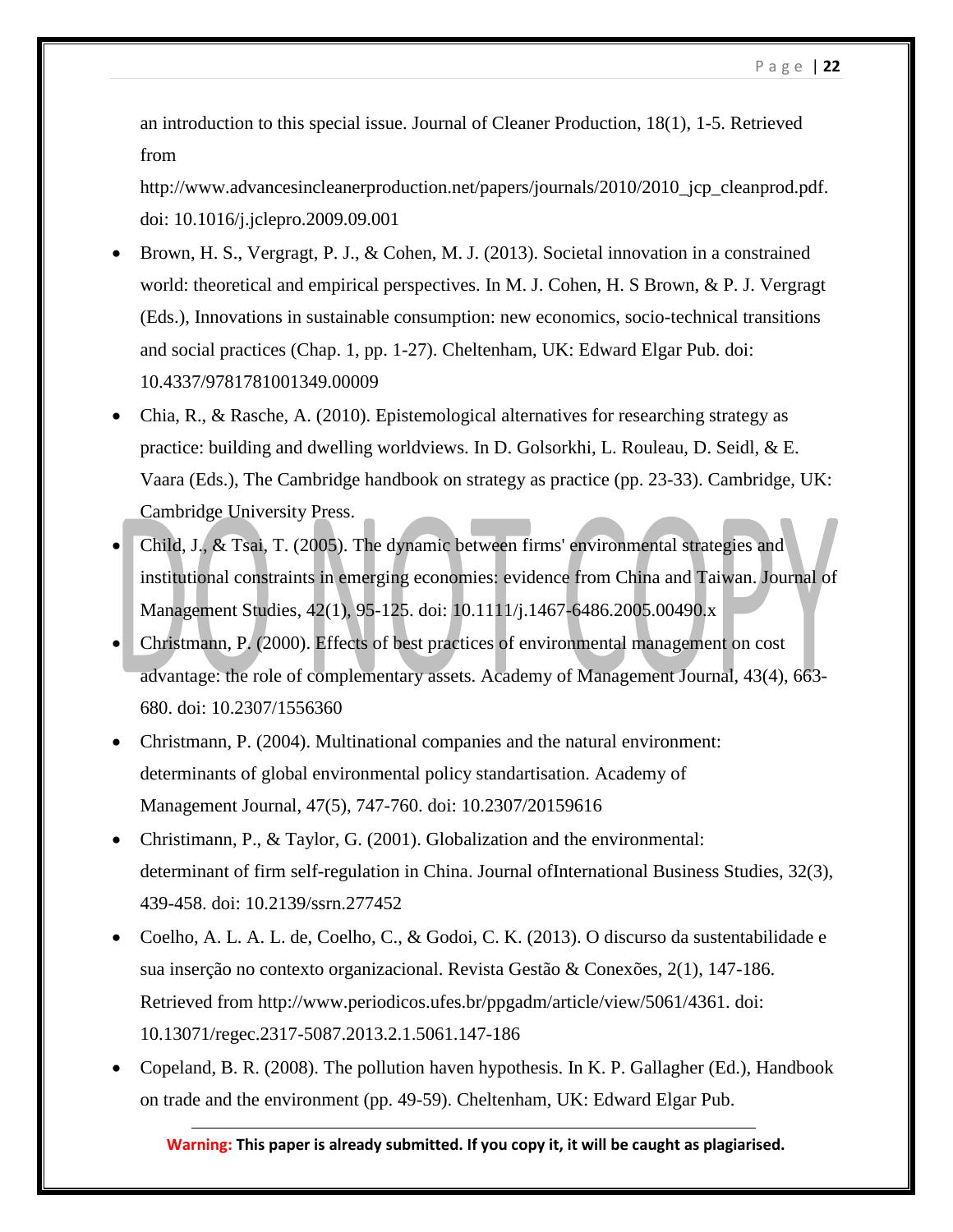- Cordano, M., & Frieze, I. H. (2000). Pollution reduction preferences of U.S. environmental managers: applying Ajzen's theory ofplanned behavior. Academy of Management Journal, 43(4), 627-641. doi: 10.2307/1556358
- Coyle, J. J., Thomchick, E. A., & Ruamsook, K. (2015). Environmentally sustainable supply chain management: an evolutionary framework. In L. Robinson Jr. (Ed.), Marketing dynamism & sustainability: things change, things stay the same... (pp. 365-374). New York: Springer International Publishing. doi: 10.1007/978-3-319-10912-1\_129
- Donnelly, K., Beckett-Furnell, Z., Traeger, S., Okrasinski, T., & Holman, S. (2006). Ecodesign implemented through a product-based environmental management system. Journal of Cleaner Production, 14(15), 1357-1367. doi: 10.1016/j.jclepro.2005.11.029
- Emirbayer, M., & Mische, A. (1998). What is agency? American Journal of Sociology, 103(4), 962-1023. Retrieved from http://www.ssc.wisc.edu/~emirbaye/Mustafa\_Emirbayer/ARTICLES\_files/what%20is%20ag en cy.pdf
- Forza, C. (2002). Survey research in operations management: a process based perspective. International Journal of Operations & Production Management, 22(2), 152-194. doi: 10.1108/01443570210414310
- Gerner, S., Kobeissi, A., David, B., Binder, Z., & Descotes-Genon, B. (2005). Integrated approach for disassembly processes generation and recycling evaluation of an end-of-life product. International Journal of Production Research, 43(1), 195-222. doi: 10.1080/00207540412331270414
- Hair, J. F., Jr., Black, W. C., Babin, B. J., Anderson, R. R., & Tatham, R. L. (2009). Análise multivariada de dados. Porto Alegre, RS: Bookman.
- Handfield, R., Walton, S. V., Sroufe, R., & Melnyk, S. A. (2002). Applying environmental criteria to supplier assessment: a study in theapplication of the analytical hierarchy process. European Journal of Operational Research, 141(1), 70-87. doi: 10.1016/S0377- 2217(01)00261-2
- Hart, S. L. (1995). A natural-resource-based view of the firm. Academy of Management Review, 20(4), 986-1014. doi: 10.5465/AMR.1995.9512280033
- $\bullet$  Hart, S. L., & Dowell, G. (2011). A natural resource based view of the firm: 15 years after. Journal of Management, 37(5), 1464-1479. doi: 10.1177/0149206310390219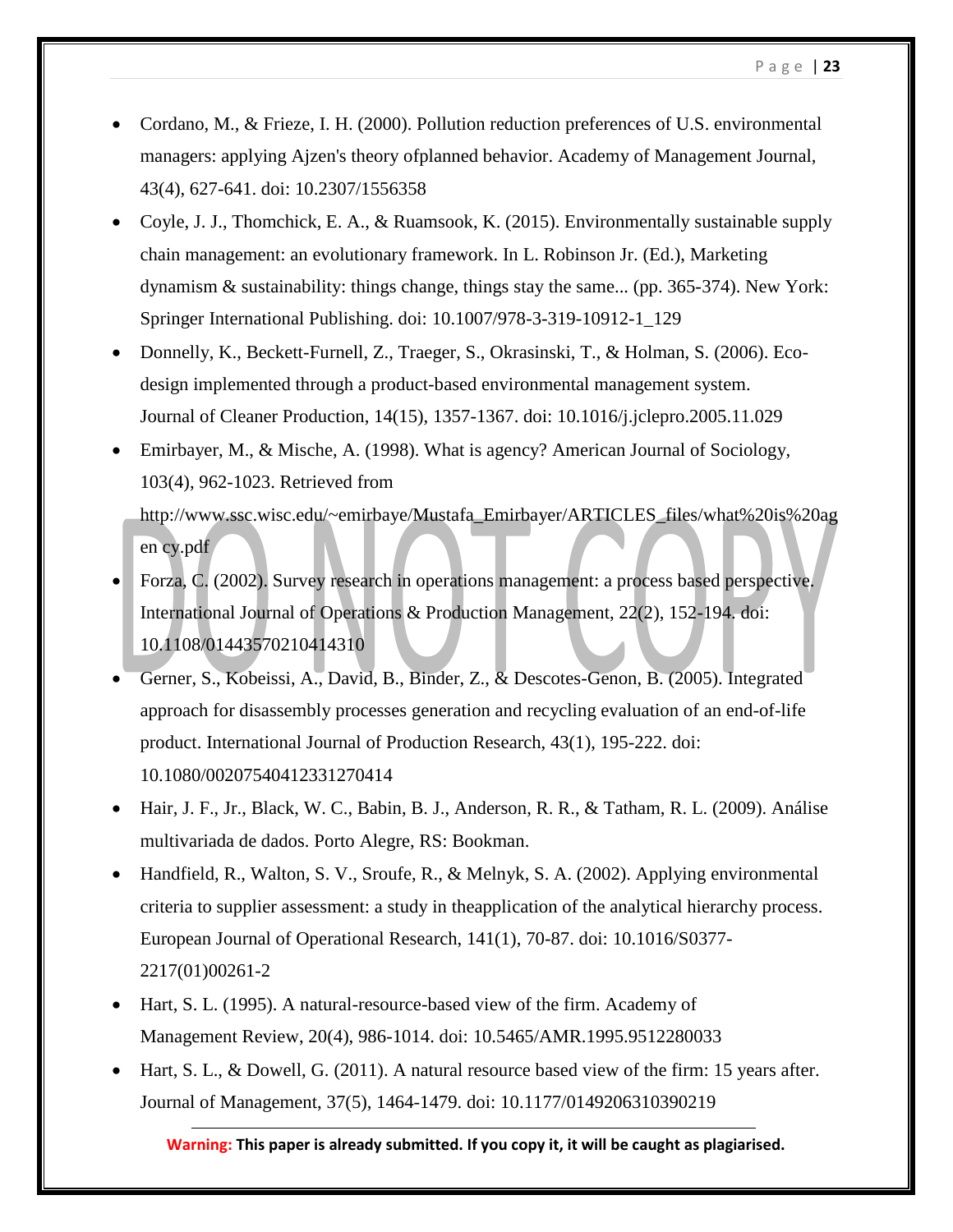- Henriques, I., & Sadorsky, P. (1996). The determinants of an environmentally responsive firm: an empirical approach. Journal ofEnvironmental Economics and Management, 30(3), 381-395. doi: 10.1006/jeem.1996.0026
- Henriques, I., & Sadorsky, P. (1999). The relationship between environmental commitment and managerial perceptions of stakeholder importance. Academy of Management Journal, 42(1), 87-99. doi: 10.2307/256876
- Hettige, H., Hug, M., Pargal, S., & Wheeler, D. (1996). Determinants of pollution abatement in developing countries: evidence from South and Southeast Asia. World Development, 24(12), 1891-1904. doi: 10.1016/S0305-750X(96)00076-9
- Hrdlicka, H. (2009). As boas práticas de gestão ambiental e a influência do desempenho exportador: um estudo sobre as grandes empresas exportadoras brasileiras (Tese de doutorado). Faculdade de Economia, Administração e Contabilidade, Universidade de São Paulo, São Paulo, SP, Brasil.
- Humphreys, P. K., Wong, Y. K., & Chan, F. T. S. (2003). Integrating environmental criteria into the supplier selection process. Journal ofMaterials Processing Technology, 138(1/3), 349-356. doi: 10.1016/S0924-0136(03)00097-9
- Jabbour, C. J. C., Teixeira, A. A., Jabbour, A. B. L. S. de, & Freitas, W. R. S. de (2012). "Verdes e competitivas?": a influência da gestão ambiental no desempenho operacional de empresas brasileiras. Ambiente & Sociedade, 15(2), 151-172. Retrieved from http://www.scielo.br/pdf/asoc/v15n2/09.pdf. doi: 10.1590/S1414-753X2012000200009
- James, P. (1994). Business environmental performance measurement. Business Strategy and the Environment, 3(2), 59-67. doi: 10.1002/bse.3280030208
- Jarzabkowski, P. (2005). Strategy as practice: an activity based approach. London: Sage.
- Jarzabkowski, P., & Balogun, J. (2009). The practice and process of delivering integration through strategic planning. Journal of Management Studies, 46(8), 1255-1288. doi: 10.1111/j.1467-6486.2009.00853.x
- Jarzabkowski, P., Balogun, J., & Seidl, D. (2007). Strategizing the challenges of a practice perspective. Human Relations, 60(1), 5-27. doi: 10.1177/0018726707075703
- Jarzabkowski, P., & Spee, A. P. (2009). Strategy-as-practice: a review and future directions for the field. International Journal of Management Reviews, 11(1), 69-95. doi: 10.1111/j.1468-2370.2008.00250.x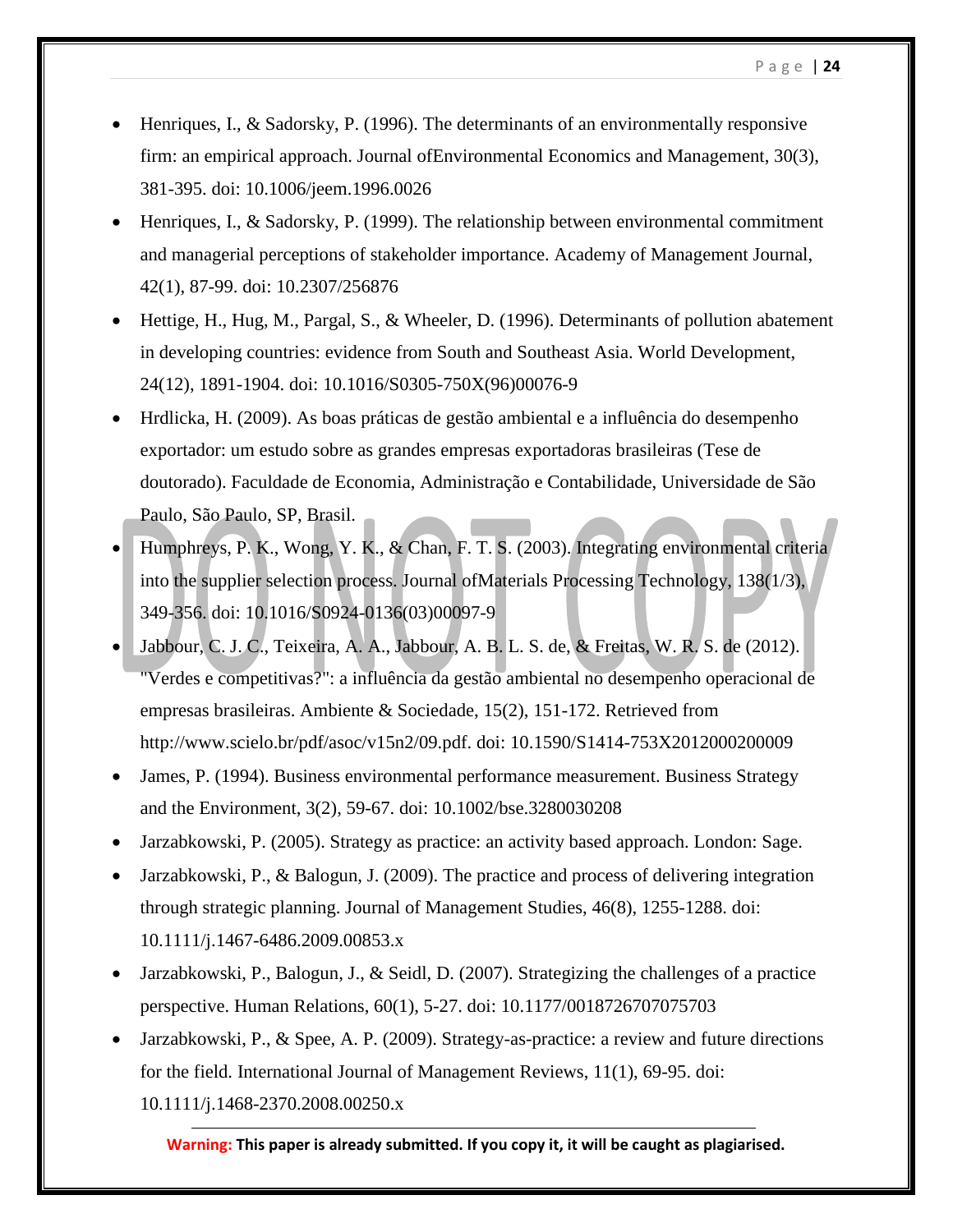- Johnson, G., Melin, L., & Whittington, R. (2003). Guest editors' introduction Micro strategy and strategizing: towards an activity-based view. Journal of Management Studies, 40(1), 3-22. doi: 10.1111/1467-6486.t01-2-00002
- Kang, Y. (2011). Adoption of environmental management strategy for manufacturing: an integration of institutional forces andstrategic behavior approach. International Journal of Business Research, 11(4), 74-88.
- Kanji, G. K. (2008). Architecture of business excellence in the public and service sectors. Total Quality Management & Business Excellence, 19(4), 399-415. doi: 10.1080/14783360801987779
- Klassen, R. D., & McLaughlin, C. P. (1996). The impact of environmental management on firm performance. Management Science, 42(8), 1199-1214. doi: 10.1287/mnsc.42.8.1199
- Kolk, A., & Mauser, A. (2002). The evolution of environmental management: from stage models to performance evaluation. Business Strategy and the Environment, 11(1), 14-31. doi: 10.1002/bse.316
- Lei n. 12.305, de 02 de agosto de 2010. (2010). Institui a Política Nacional de Resíduos Sólidos; altera a Lei n o 9.605, de 12 de fevereiro de 1998; e dá outras providências. Diário Oficial da União. Brasília, DF. Retrieved from http://www.planalto.gov.br/ccivil\_03/\_ato2007-2010/2010/lei/l12305.htm
- Maas, S., Schuster, T., & Hartmann, E. (2014). Pollution prevention and service stewardship strategies in the third-party logistics industry: effects on firm differentiation and the moderating role of environmental communication. Business Strategy and theEnvironment, 23(1), 38-55. doi: 10.1002/bse.1759
- Majumdar, S. K., & Marcus, A. A. (2001). Rules verses discretion: the productivity consequences of flexible regulation. Academy of Management Journal, 44(1), 170-179. doi: 10.2307/3069344
- Montabon, J., Sroufe, R., & Narasimhan, R. (2007). An examination of corporate reporting environmental management and firm performance. Journal of Operations Management, 25(5), 998-1014. doi: 10.1016/j.jom.2006.10.003
- Nehrt, C. (1998). Maintainability of first mover advantages when environmental regulations differ between countries. Academy of Management Review, 23(1), 77-97. doi: 10.5465/AMR.1998.192962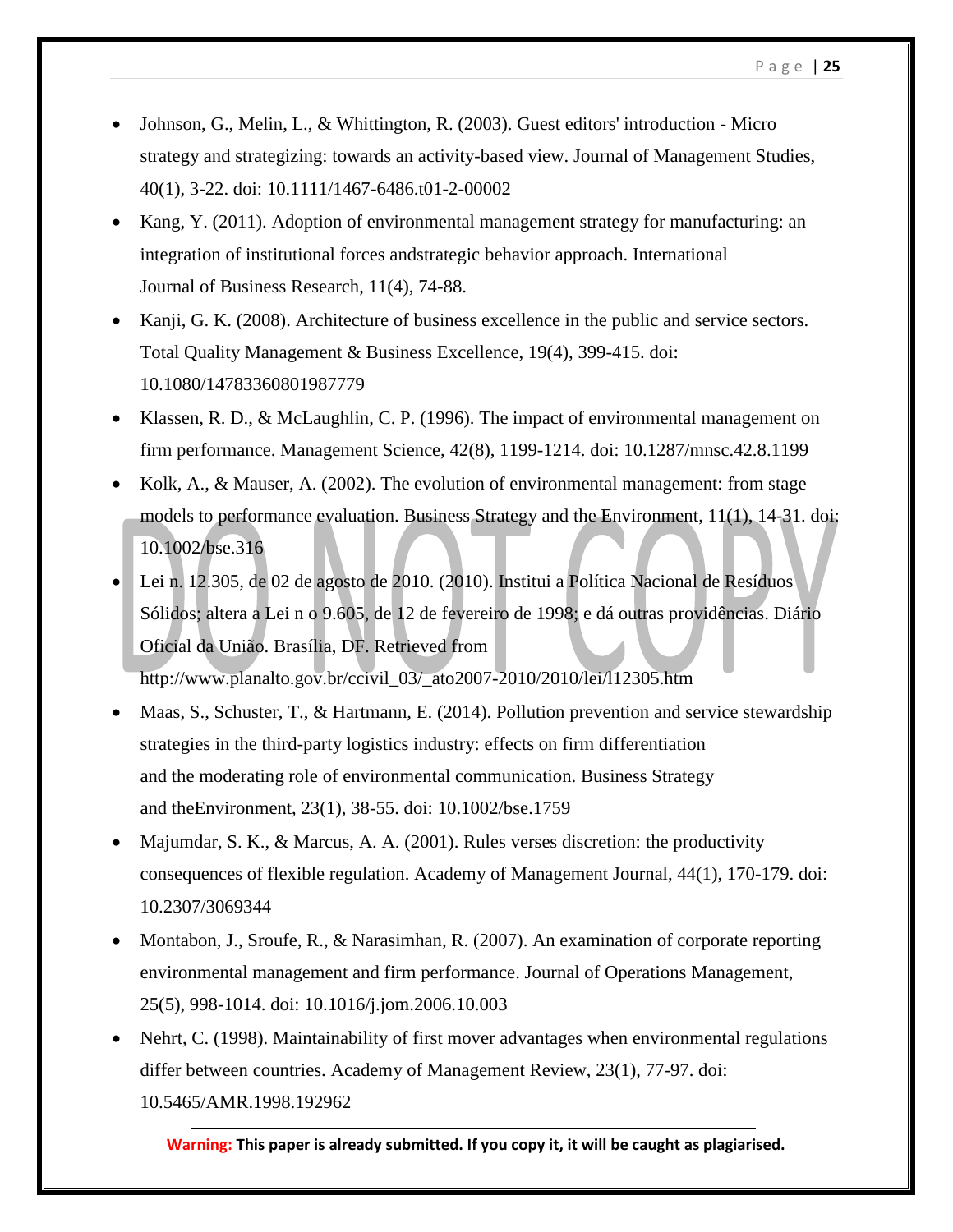- Newton, T., & Harte, G. (1997). Green business: technicist kitsch? Journal of Management Studies, 34(1), 75-98. doi: 10.1111/1467-6486.00043
- Pedroso, A., Cella-de-Oliveira, F. A., Dutra, I. S., & Morozini, J. F. (2012). Processo ou ações de ecoeficiência em empresas da cadeia produtiva agroindustrial da suinocultura de Toledo - Paraná, Brasil. Capital Científico, 10(1), 1-17. Retrieved from http://revistas.unicentro.br/index.php/capitalcientifico/article/view/1945/1724
- Peng, M. W., Wang, D. Y. L., & Jiang, Y. (2008). An institutional-based view of international business strategy: a focus on emerging economies. Journal of International Business Studies, 39(5), 920-936. doi: 10.1057/palgrave.jibs.8400377
- Perez-Valls, M., Cespedes-Lorente, J., & Moreno-Garcia, J. (2015). Green practices and organizational design as sources of strategicflexibility and performance. Business Strategy and the Environment. doi: 10.1002/bse.1881
- Porter, M. E. (1985). Competitive advantage: creating and sustaining superior performance. New York: The Free Press.
- Porter, M. E., & Linde, C. van der (1995). Green and competitive: ending the stalemate. Harvard Business Review, 28(6), 120-134. doi: 10.1016/0024-6301(95)99997-E
- Scott, W. R. (2001). Institutions and organizations (2nd ed.). London: Sage Publications.
- Sharma, S. (2000). Managerial interpretations and organizational context as predictors of corporate choice of environmental strategy. Academy of Management Journal, 43(4), 681-697. doi: 10.2307/1556361
- Shih, L. H. (2003). Greening the supply chain in international corporations. International Green Productivity Association, 5(3), 20-23.
- Shrivastava, P. (1995). Environmental technologies and competitive advantage [Summer Special Issue]. Strategic ManagementJournal, 16, 183-200. doi: 10.1002/smj.4250160923
- Simon, F. (1992). Marketing green products in the triad. Columbia Journal of World Business, 27(3/4), 268-285.
- Simpson, D., & Samsom, D. (2010). Environmental strategy and low waste operations: exploring complementarities. Business Strategy and the Environment, 19(2), 104-118. doi: 10.1002/bse.626